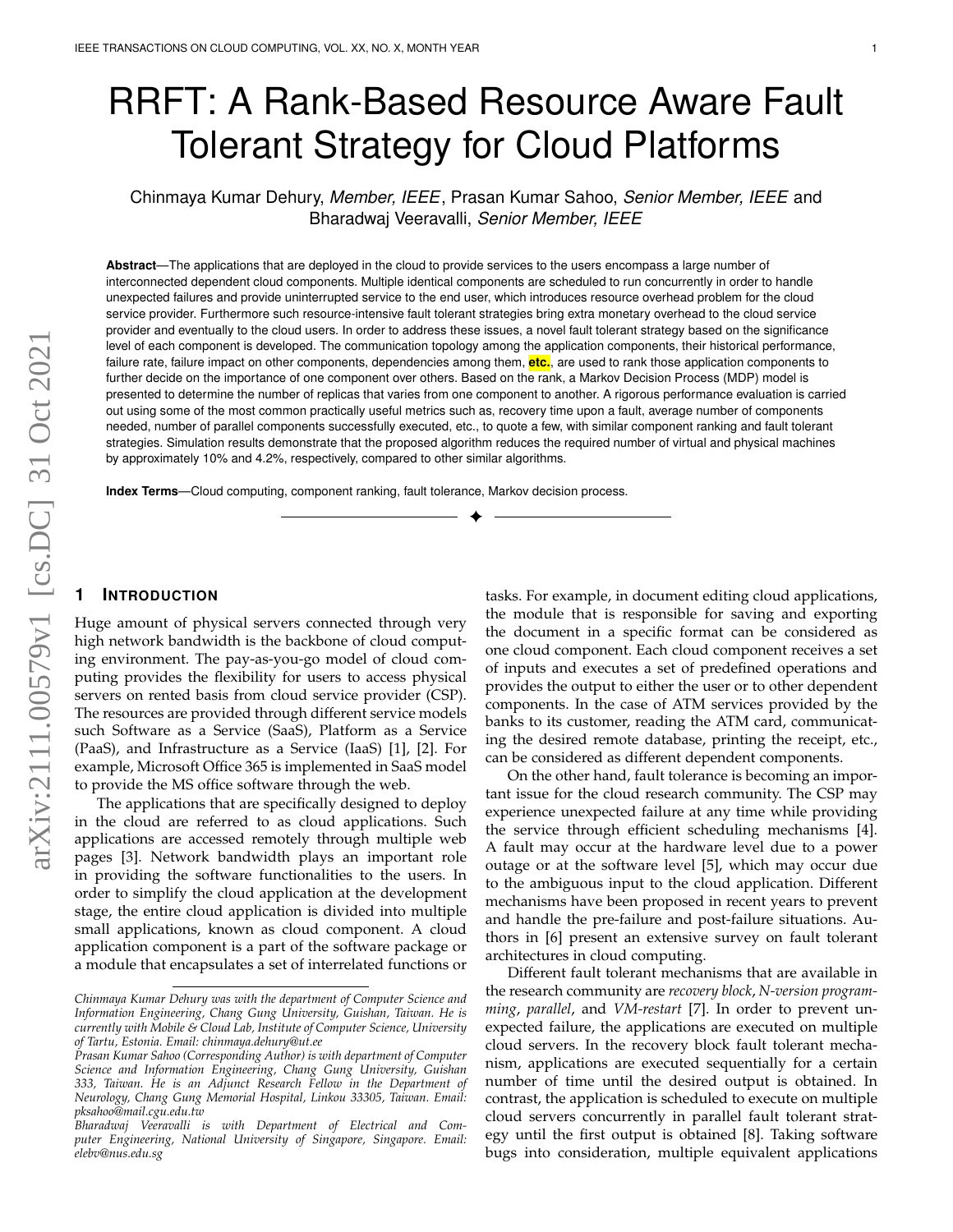are scheduled to run concurrently on multiple cloud servers. All outputs are then compared and the most similar output is provided to the user. As the failure may occur at the virtual machine or cloud servers level, restarting the virtual machine itself is one of the most popular and simple fault tolerant strategies. In fault tolerance strategies, a large number of resources are wasted, where multiple VMs are engaged for a single component, especially for long-running jobs [9]. Among all fault tolerant strategies, the time required to finish execution of the cloud application and the amount of resource required are inversely proportional to each other. In recovery block fault tolerant strategy, the time required to finish the execution of application successfully is more than that of the parallel fault tolerant strategy and vice-versa.

Efficient fault tolerant strategies are mainly either timedriven or resource-driven. In case of time-driven strategies, the applications are executed multiple times until the required result is obtained. However, in the case of resourcedriven, multiple identical applications or similar applications are executed by allocating more resources. Based on the critical level of the application, the CSP needs to provide sufficient amount of resource or time. If the application is time-constrained, CSP needs to provide more resource for parallel execution of the identical applications and ensure that the application is finished on time. However, if the application is cost-constrained, the CSP provide minimum but sufficient amount of memory to the application to execute and obtain the result. In such cases, the CSP executes the applications only upon failure. However, in the former case, irrespective of the correctness of the result, the CSP needs to allocate more than the required amount of memory.

In the current research era, a huge number of complex, time-consuming algorithms are designed to carry out specific operations such as DNA sequencing in bioinformatics involve very complex algorithms. As the current research is heading toward simplifying the human life, the cloud applications are becoming more complex and large in terms of the number of cloud components involved in the corresponding applications. Components that are involved in one cloud application are interconnected and dependent on each other. Despite numerous advantages provided by the cloud platforms, CSPs experience unexpected failures in providing the services, which are the major research issues. By connecting the unexpected failure issues to a large number of complex inter-dependent cloud components, it is observed that a single failure of any cloud component may lead to the failure of the entire cloud application [10]. Failure of cloud applications has a great impact on QoS which affects the decision to take the cloud service from a particular CSP [3]. On the other hand, providing service with a higher degree of fault tolerance is a resource-intensive job for cloud service providers, which further introduces extra monetary overhead to the CSP and eventually to the cloud users.

## **1.1 Motivation**

The large cloud applications are mainly consisting of a large number of interconnected components, where each component is responsible for providing separate functionality. However, the user may experience interruption due to unexpected error or fault in the cloud application during service period, which incurs huge monetary cost to the cloud user as well as to the cloud service provider.

Cloud application may encounter faults due to several reasons such as software bugs, erroneous input data, hardware failures, etc. A fault may bring down the whole cloud application or multiple components. For example, failure of the components that pre-process the incoming raw CCTV footage could hamper the whole real-time security system in a cloud-based smart city solution. On the other hand, some components are responsible for sending the processed and compressed CCTV footage to the storage servers for the backup purpose. Failure of such components would not affect the real-time security system. This paper mainly considers such cloud applications. In general, at any particular time, a subset of components is active providing services to the users. It is assumed that components are associated with different priorities based on the functionalities. Applying fault tolerant mechanisms to the whole cloud application or all components without considering the functionality of each component could be resource-intensive job and therefore would be expensive.

The faults are handled by mainly two kinds of strategies: replication and re-execution. In the replication strategy, multiple identical components are scheduled to run concurrently, which is a resource-intensive strategy. In the reexecution strategy, the same component is executed again only if the component failed while providing the services. This strategy eliminates the additional resource demand. However, this introduces additional time as the component may need to start from either the beginning or from the last saved restore point.

Besides, the problem of providing a huge amount of resources to the cloud application, the placement of the backup component plays a vital role in providing an efficient fault tolerance strategy. Primary components communicate among each other while providing the service to the user. Furthermore, to provide uninterrupted service by tolerating a higher degree of faults, primary components communicate with their backup components in case of a replication strategy. Upon failure of the primary component, one of the backup components will act as the new primary component and interact with other primary components. The network latency between the primary and the backup component may affect the QoS, which infers the importance of placement of both components. Here, placement of the component refers to the selection of a physical machine for deploying the component. It is essential to consider the communication or the placement of the backup components as a major factor while designing the fault tolerant strategy. Further, it is also not recommended to apply the reexecution strategy onto all the components in order to save the resources and minimize the service cost, as this would incur higher degradation of service quality. The aforementioned scenarios of providing efficient fault tolerant service by reducing the total amount of required resource without compromising the service quality and placement of component onto suitable PM motivates us to propose an efficient fault tolerant mechanism.

As it is clearly mentioned in Section 1.1, providing fault tolerant service to cloud application that consists of a very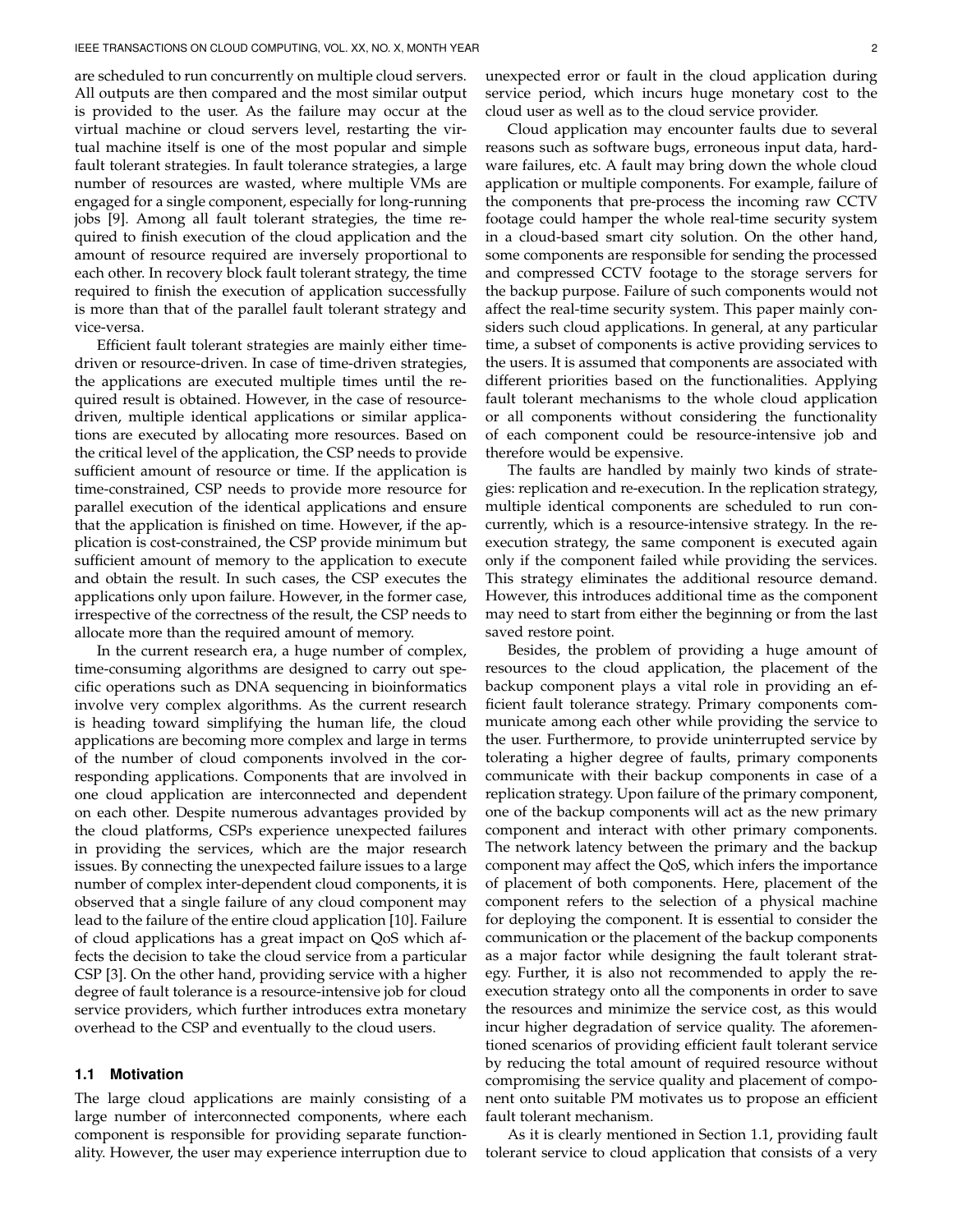large number of cloud components is resource-intensive, in this paper, we attempt to propose a novel resource-aware strategy that provides fault tolerant services to the significant selective components instead of the whole application. Thus we focus on the design, analysis and evaluation of certain important metrics and experimenting with any reallife application is beyond the scope of this work and serves as an immediate extension, as discussed in Section 7.

The rest of this paper is organized as follows. The related literature survey is presented in Section 2. The concerned problem is formulated in Section 3. The proposed solution that includes the determination of most significant component followed by the fault tolerant algorithm is presented in Section 4. The proposed optimization policy for the total numbers of replicas is presented in Section 5. Performance evaluation and concluding remarks are made in Section 6 and 7, respectively.

# **2 RELATED WORKS**

An intensive survey and comparison of the different fault tolerant architectures are presented in [11], [12], [6]. It is emphasized that despite numerous advantage of cloud computing such as reduction of costs, efficient resource utilization [13], leveraging the efficiency and compatibility of software, increasing the storage capacity, etc., immature fault tolerant mechanism plays an important role affecting the decision to adopt cloud computing environment. The survey in [6] classifies the fault tolerance architecture into proactive and reactive architecture. The fault tolerance techniques are applied in different stages of cloud computing, such as in scheduling [14], [15], [16], [17], resource allocation [18], [19], to improve the reliability [20], placement of virtual network function in cloud network [21] etc.

In the scenario of mobile cloud computing, where the entire computation or the part of the computation payload is offloaded to powerful cloud servers, authors in [22] address the offloading problem by taking the portability of mobile device and connectivity issues of the mobile network into consideration. The fault tolerant based offloading mechanism is designed based on the genetic algorithm. Despite numerous advantages of genetic algorithms, the time-consuming process may provide the extra computation overhead to the mobile device, and eventually this may lead to the failure of proposed offloading mechanism. Similar to [10], authors in [23] apply a similar concept to provide fault tolerant service to different component of a cloud application. The rank of a cloud component depends on the reliability properties such as failure rate and failure impact. The fault tolerant strategies are applied to the components based on the reliability, response time, and resource cost. However, it is observed that the component with higher failure rate and failure impact in some component DAG topology are given lower rank value, which contradicts the proposed ranking concept.

Authors in [15] proposed the hybrid task scheduling mechanism offering the fault tolerant service by integrating the tradition backup and checkpoint technology and classifying the tasks and VMs. However, the proposed scheduling strategy allocates the resources among all tasks specifically for the backup purpose without investigating the importance of the tasks. As a result, the resource required is very high in order to implement the proposed scheduling mechanism. Similarly, in [18], the proposed fault tolerant mechanism allocates maximum amount of resource to the tasks, which is a resource-intensive strategy for the cloud service provider. Similarly, authors in [24] formulate the cost-effective fault tolerant strategies in providing services to the multiple tenants in cloud. The major pitfall of the proposed fault tolerant strategy is that the historical behavior of each service is not taken into account, which could have given insight behavior of each service in terms of the failure probabilities.

In order to handle the post-fault events, it is very much essential to detect the fault in every physical server with no delay, as described in [25]. Here, the authors proposed a recovery block's acceptance test based fault detection scheme for component-based cloud computing environment. The proposed fault detection scheme is dedicated to only software faults, transient hardware faults, and response-time failures. However, the proposed idea does not address the issue of power failure that may cause the failures of the entire server.

Though cloud provider guarantees the resource demand, however, in the data center performance anomalies or failure of expected performance is an upcoming issue, which arises due to sharing of physical resources and multitenancy as discussed in [19]. To debug the application failure, distinguishing the faults with global and local impact is essential, as in [19]. Such classifications of faults provide power to the system administrators and the application developer to understand and diagnose the root cause of the failure. Authors in [26], extend the fault classification work as in [19] for automatic fault diagnosis of web applications in cloud computing. Fluctuating workload, management of large-scale application, and modeling the behavior of complex application are some of the major factors that possess greater challenges in fault diagnosis of web applications. The behavior of access patterns is analyzed using correlation analysis, which is used further to detect the faults. However, finding the correlation between the workload and the application may lead to a time-consuming process as the frequency arrival of the application to the cloud service provider is very high.

Authors in [27] proposed fault tolerant enabled storage and processing of data in mobile cloud taking energy consumption as a major parameter into consideration. As running an application needs processing and storage capabilities, authors address the issue of selecting a suitable node that is a mobile device or a cloud, for processing and data storage by following *k-out-of-n* computing approach. Here,  $k$  and  $n$  determine the degree of reliability. However, the proposed scheme does not address the issues generated due to the mobility of peer mobile nodes.

Authors in [10] propose the ranking of the cloud components in order to find out the significant component. A cloud application comprises a set of components represented as a directed acyclic graph. The ranking of the cloud component depends on the number of components present in the cloud application and the number of components that invoke the corresponding component. As a cloud application is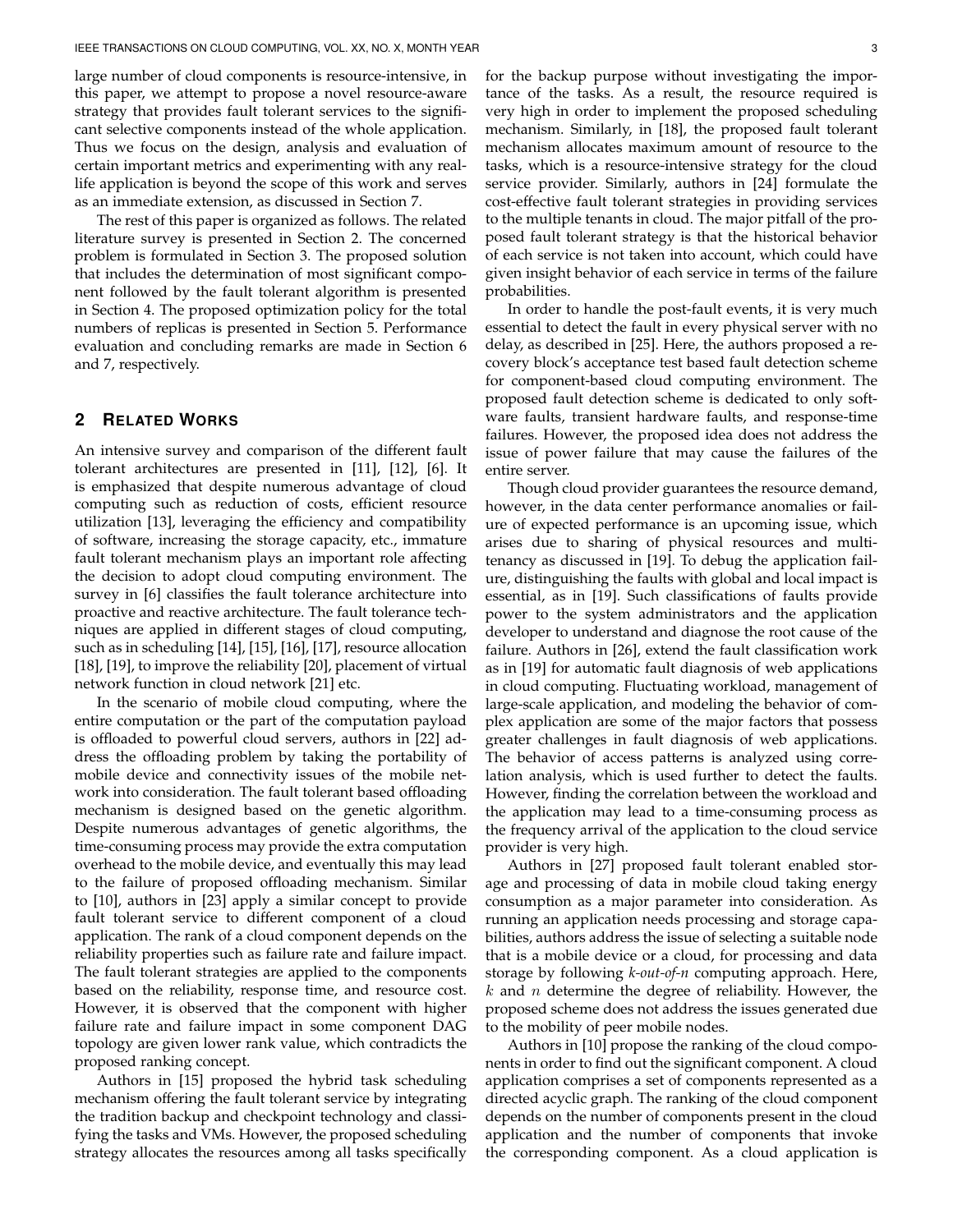responsible for providing certain services that are consisting of a large number of components, it is a hectic job to provide the critical status to each component. Further, it is not clear, which component should be given what kind of fault tolerant service.

The major upcoming issue in resource allocation is to distribute the resources among different users with zero faults or higher degrees of fault tolerance, as discussed in [28]. Authors in [28] propose a fault and power-aware reliable resource allocation scheme that emphasizes the failure of request occurs due to fluctuation in power consumption by the requests. However, calculating the power consumption while scheduling both data and compute intensive requests is a cumbersome task.

Handling faults that occur during the execution of realtime tasks in cloud environment requires an efficient fault tolerant mechanism, as demonstrated in [29]. Though the proposed elastic resource provisioning mechanism based on primary-backup model improves the resource utilization in the context of fault tolerant, the faults that occur at the physical server level cannot be handled by the proposed scheduling algorithms. Authors in [30] have proposed similar fault tolerant scientific work-flow scheduling algorithm considering the spot and on-demand instances on the cloud.

# **3 PROBLEM FORMULATION**

Unlike the applications running in conventional personal computers, applications that are deployed in the cloud computing environment and are accessed remotely through the web are known as cloud applications. These applications are often collections of multiple dependent or independent components known as cloud components. In the proposed scenario, each component can either be in an active or inactive state. The active state of a component refers to a state in which the cloud component is engaged in providing services to the cloud user directly or indirectly, which is inactive otherwise. At any given time  $t$ , a component is said to be an active component if the same component is in the active state. Let,  $n$  number of active components from a total of  $N$  number of components, the relationship between  $n$  and *N* can be written as  $1 \le n \le N$ .

A component is said to be dependent if it requires the output or the intermediate result of another component. A Directed Acyclic Graph (DAG) is used as a mathematical tool to represent the dependencies among the active components. One vertex in the DAG represents one active component. An edge represents the dependency of one component over another one. For example, Figure 1(a) shows the dependencies of eight components, where component  $c2$  depends on the output of the intermediate results of the component  $c1$ , and  $c5$  requires the output or intermediate results of component  $c3$  and  $c4$  and so on.

Based on the dependencies, a dependent component cannot start its execution before the execution of the preceding component. Figure 1(b) and 1(c) illustrate this situation. In Figure 1(b), component  $c2$  may start its execution after receiving the intermediate result from component  $c1$ , whereas, in Figure 1(c), component  $c2$  starts its execution after receiving the final output from component  $c1$ . However, it is assumed that a dependent component may finish its execution before or after the execution of the preceding component. As shown in Figure 1, component  $c2$  may finish its execution before component c1 finishes its execution. It is also assumed that a vertex cannot be isolated. In other words, each component must be connected to at least one other component. Among active components, multiple components can be executed concurrently at any given instant of time. For example, component  $c2$ ,  $c5$ , and  $c6$  can be scheduled to run concurrently as no dependency exists among themselves.

Multiple cloud applications are hosted by cloud service providers, where a vast number of cloud components are involved in providing the service to the cloud users. The *cloud application* is considered as the input in this research article. Based on the functionality, cloud components are compared and different weights can be assigned to each component in order to calculate their importance level. For example, in ATM withdrawal system, different components are responsible for different operations such as components for cash dispatching, receipt printing, communicating remote database, etc. In such a scenario, the importance level for the component responsible for remote database communication is higher than the component that is responsible for printing the withdrawal receipt. The component with higher importance level, i.e., higher weight is considered as the *most significant component*. Formally, a component is said to be the most significant cloud component, if it is sufficiently important to be worthy of providing the fault tolerant service. The most significant cloud components are determined programmatically.

In this work, mainly two aspects of fault tolerant services are focused. Firstly, providing an efficient mechanism to rank components thereby determining the most significant cloud components and secondly, apply a fault tolerant mechanism to the cloud components based on their ranks so that the dedicated resources required to provide fault tolerant service can be minimized. Let us take an example to illustrate the latter aspect. Let,  $A$ ,  $B$ , and  $C$  be the three components that are running concurrently with a maximum degree of fault tolerance of 4. The degree of fault tolerance indicates the number of faults that can be tolerated. We assume that one VM is used to host exactly one component. Considering the number of components and the maximum degree of fault tolerance, we can conclude that a total of 15 VMs are required to run  $A$ ,  $B$ , and  $C$  and their corresponding replicated components concurrently. Let the importance level of component A be ranked as "High", component  $B$  be as "Medium", and  $C$  be ranked as "Low". It is this importance of a component that translates to its rank value in our proposed algorithm. With such knowledge regarding the importance of each component and the corresponding failure probability, the resources can be distributed unevenly among all components for fault tolerant service. 6 VMs can be assigned to component  $A$ , 4 VMs can be assigned to component  $B$ , and 2 VMs can be assigned to component  $C$ for fault tolerant service. As a result, a total of 12 VMs can be used to provide the fault tolerant service. Further, the degree of fault tolerant can be increased for the components with higher importance level. As discussed in this example, the number of faults of component A that can be tolerated is increased to 6.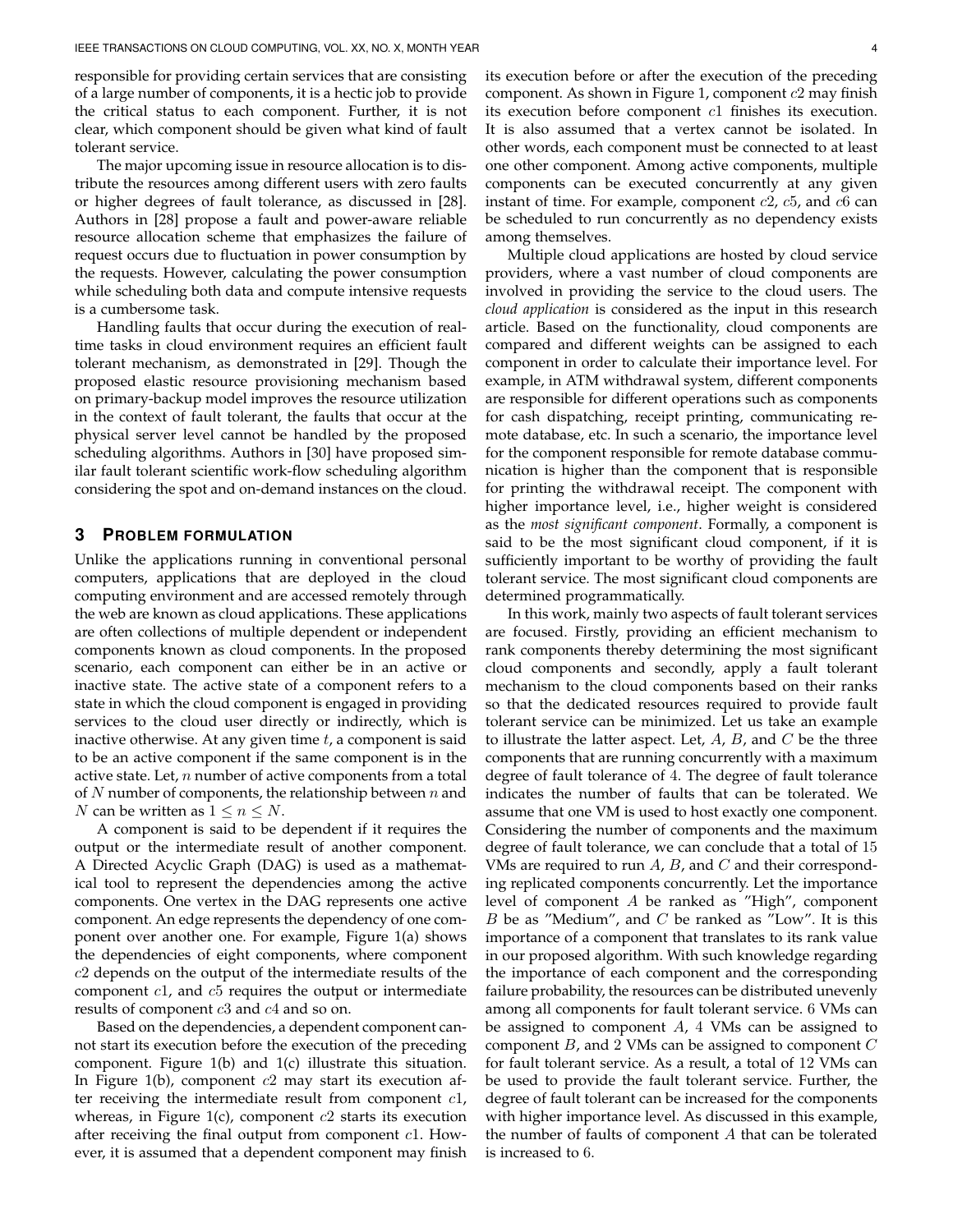The above example illustrates the goal of this paper, where a fault tolerant strategy needs to be developed that should rank the cloud components and employ a component-specific fault tolerant strategy based on the rank. The following section discussed in detail the procedure to rank the components and the fault tolerant strategy.



Fig. 1. An example of DAG

## **4 THE FAULT TOLERANT STRATEGY**

We believe that providing fault tolerant service to cloud application that consists of huge number of cloud components is resource-intensive and hence inefficient in terms of monetary cost. In order to address this issue, we propose a novel Rank based Resource-aware Fault Tolerant (RRFT) strategy, which provides fault tolerant services to selected significant components instead of the whole application. The proposed RRFT solution has two stages. Firstly, determining the most significant component and secondly, providing the fault tolerant service to each component based on their rank value, which indicates the importance of the component.

#### **4.1 Determination of most significant component**

Here, the components of a cloud application are represented as a DAG with no isolated vertex. In other words, at any given time, each component must be connected to at least one other component. We use the group relationship model as a mathematical tool followed by the probabilistic approach in order to find the most significant cloud components of an application. The goal of using group relationship model is to derive the dependency of one active component on all others that belong to the same cloud application. Let, A be the cloud application to which the fault tolerant service needs to be applied.  $G = (C, E)$  is the DAG of the set of components  $C$  that belongs to cloud application  $A$ .  $E$ represents the dependencies among the components present in  $C$ . The set  $C$  consists of  $N$  components, represented by  $c_i, 1 \leq i \leq N$ . Let,  $G_t^a = (C_t^a, E_t^a)$  be the DAG of set of active cloud components  $C_t^a$  and their dependencies  $E_t^a$  of the application  $\overline{A}$  at time  $t$ .  $C_t^a = \{\hat{c}_1, \hat{c}_2, \ldots, \hat{c}_n\}$  consists of  $n$  number of active components. The relation between the sets  $C_t^a$  and  $C$  can be written as  $C_t^a \subseteq C$  at any given time t.

The DAG  $G_t^a$  can be transformed to the adjacency matrix  $\tau_t$  as given below.

$$
\tau_t = [v_{ij}], \quad 1 \le i \le n, \ 1 \le j \le n \tag{1}
$$

Where,

$$
v_{ij} = \begin{cases} 1 & \text{if the component } j \text{ depends on component } i; \\ 0 & \text{if there is no dependency of component } i \text{ on } j; \\ 0 & \text{if } i = j \end{cases}
$$

The adjacency matrix is derived by looking at the edge set  $E_t^a$  that contains the value 1,0. The adjacency matrix is used to calculate the dependency of component  $i$  over component j, where,  $i \neq j, \forall j \in C_t^a$ . The dependencies that are present in edge set  $E_t^a$  are called one-hop dependency. In order to derive the multi-hop dependencies among components, the distance matrix  $\tau_t^d$  is calculated from the adjacency matrix  $\tau_t$  as derived below.

$$
\tau_t^d = \begin{bmatrix} d_{11} & d_{12} & \dots & d_{1n} \\ d_{21} & d_{22} & \dots & d_{2n} \\ \vdots & \vdots & \ddots & \vdots \\ d_{n1} & d_{n2} & \dots & d_{nn} \end{bmatrix}
$$
 (2)

Where,

$$
d_{ij} = \begin{cases} d_{ij} & \text{minimum number of intermediate} \\ & \text{components or minimum number of} \\ & \text{hops from component } i \text{ to } j. \\ 0 & \text{If there is no path from component } i \text{ to } j. \\ 0 & \text{If } i = j. \end{cases}
$$
\n
$$
for \quad 1 \le i \le n, \ 1 \le j \le n
$$

The significant value of an active component  $\hat{c}_i, 1 \leq j \leq$  $n$ , can be derived by calculating the column sum of distance matrix  $\tau_t^d$ . Mathematically,

$$
\Psi(\hat{c}_j) = \sum_{i=1}^n d_{ij}, d_{ij} \in \tau_t^d, 1 \le i \le n, 1 \le j \le n
$$
 (3)

The component with minimum significant value  $\Psi(\hat{c}_i)$ **is considered the most influential component**. This is due to the fact that **several components depend on the** output of such components. For instance, the components  $c2, c5, c6, c7$ , and  $c8$  depend on the output of the components  $c1, c3$ , and  $c4$  as shown in Figure 1. Hence, the components  $c1, c3$ , and  $c4$  could be considered as the most influential components. This indicates that The failure of such component has an impact on a maximum number of other components and therefore has a higher impact on the whole cloud application. The significant value of an active component is further used in the calculation of failure impact of the respective component. The *failure impact* of one component  $F(\hat{c}_i)$  is calculated as the sum of the significant values of the components  $\hat{c}_j, 1 \leq j \leq n, i \neq j$  that satisfies the conditions  $d_{ij} > 0$ . Mathematically,

$$
F(\hat{c}_i) = \sum_{j=1}^n \Psi(\hat{c}_j), \quad i \neq j, d_{ij} > 0, 1 \leq i \leq n \tag{4}
$$

Along with the failure impact, the historical performance is also taken into account to calculate the *accumulated failure impact* of a component,  $F(\hat{c}_i)$ . The *failure rate* of a component is represented as  $\lambda(\hat{c}_i), \forall \hat{c}_i \in C_i^a$ . The value of failure rate and failure impact as calculated in Equation 4, is multiplied in order to obtain the value of  $\hat{F}(\hat{c}_i)$ , as in Equation 5.

$$
\ddot{F}(\hat{c}_i) = \lambda(\hat{c}_i) * F(\hat{c}_i), \quad \forall \hat{c}_i \in C_t^a \tag{5}
$$

Furthermore, the information regarding the failure probability  $P(\hat{c}_i)$  of a component  $\hat{c}_i, \forall \hat{c}_i \in C_t^a$  is essential in order to determine the most significant component. It is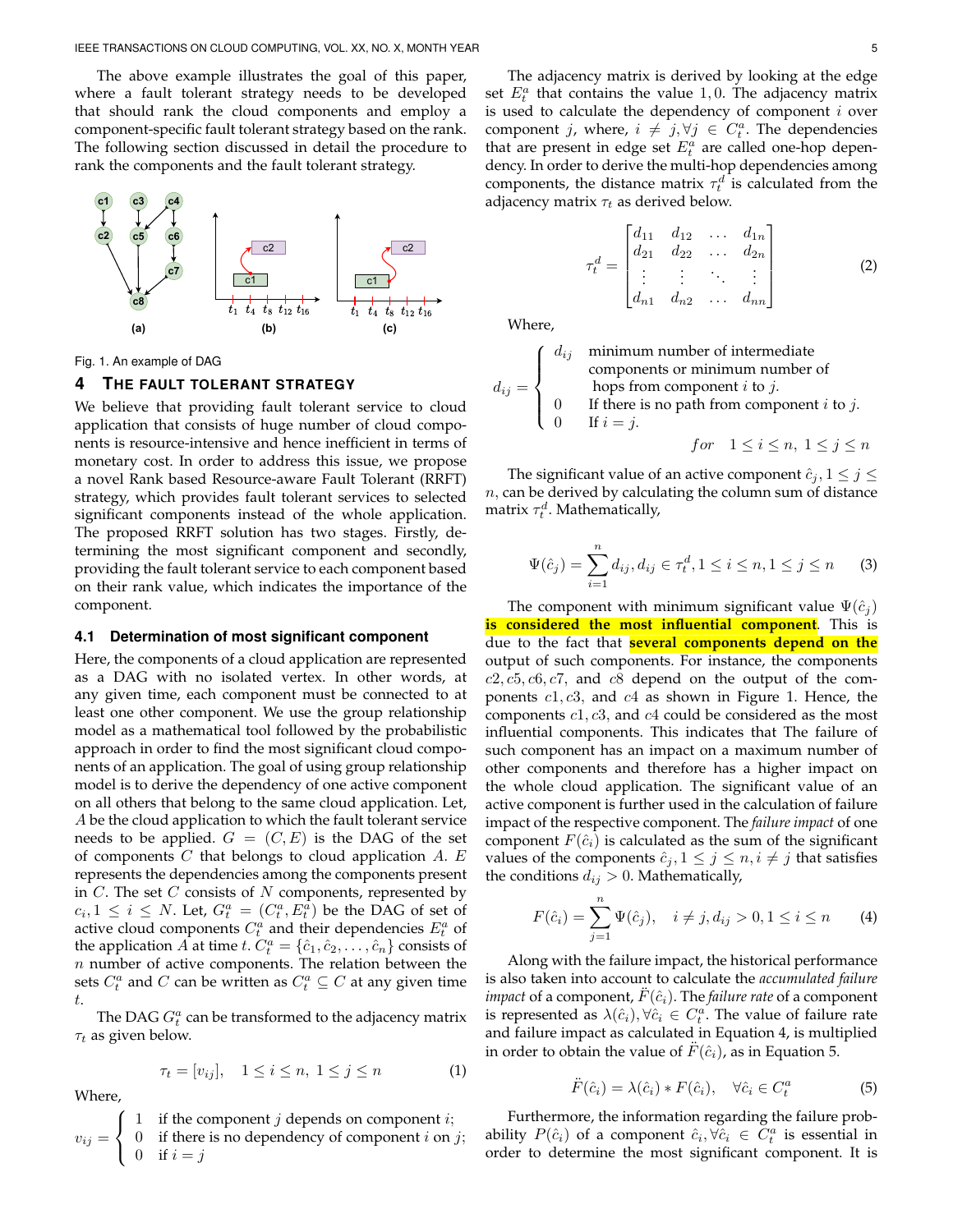assumed that the component  $\hat{c}_i$  will remain active for  $h_i$ time units and failure of the components follow the Poisson distribution [31]. Considering the aforementioned information, the failure probability of a component can be calculated as follows.

$$
P(\hat{c}_i) = \frac{\lambda(\hat{c}_i) * h_i}{e^{\lambda(\hat{c}_i) * h_i}} \tag{6}
$$

 $\Box$ 

Here, it is assumed that  $h_i$  is known. However, the average of  $h_i$  can be taken into account, if the active time duration  $h_i$  of component  $\hat{c}_i$  is unknown. The average active time duration can be calculated by taking the ratio of total active time and number of time the component  $\hat{c}_i$  becomes active from inactive state. Taking the value of accumulated failure impact as given in Equation 5, and failure probability as derived in Equation 6, the *most significant value* of each component is calculated as derived below.

$$
\Omega(\hat{c}_i) = \ddot{F}(\hat{c}_i) * P(\hat{c}_i), \quad \forall \hat{c}_i \in C_t^a \tag{7}
$$

As the complexity of developing cloud application increases, the complexity of monitoring the behavior of each component's execution and providing the fault tolerant services also increases. The most significant value of a component is not enough to determine whether the component should be given higher priority while providing the fault tolerant service. The most significant value  $\Omega(\hat{c}_i)$ depends on various factors such as the number of times the component failed over its active time duration, number of dependent components, etc. However, the calculation of  $\Omega(\hat{c}_i)$  does not consider the fact that a single failure of any component may lead to the failure of the whole cloud application.

In order to address this issue, the conventional joint probability distribution approach is applied. The historical information regarding the failure of the cloud application due to failure of a specific component can be obtained from the performance history of each component and the cloud application. Let,  $f_i$  be the total number of times component  $\hat{c}_i$  failed. Further, let  $f_i^s$  be the total number of times the whole cloud application is failed due to the failure of component  $\hat{c}_i$ . Using the value of  $f_i$  and  $f_i^s$ , the mean application failure due to the failure of component  $\hat{c}_i$ ,  $\lambda_i^s$ , can be derived as follows.

$$
\lambda_i^s = \frac{f_i^s}{f_i}, \quad 1 \le i \le n \tag{8}
$$

Using Equation 8 and Equation 6, the cloud application failure probability due to the failure of component  $\hat{c}_i$ ,  $\ddot{P}(\hat{c}_i|A)$  can be derived as

$$
\ddot{P}(\hat{c}_i|A) = P(\hat{c}_i) \left[ \frac{1}{x!} (\lambda_i^s h_i)^x e^{-\lambda_i^s h_i} \right]
$$
(9)

where,  $h_i$  is the time duration of the active component  $\hat{c}_i$ . It is assumed that the failure of the components follows Poisson distribution. By putting the value of  $x = 1$  and the value of  $P(\hat{c}_i)$  in Equation 6, the Equation 9 can be rewritten as

| $\Omega(\hat{c}_i)$  | $\tilde{P}(\hat{c}_i A)$ |                         |                         |
|----------------------|--------------------------|-------------------------|-------------------------|
|                      |                          | Rank $(\beta_i)$        | Component $(\hat{c}_i)$ |
| $\hat{c}_2 = 0.115$  | $\hat{c}_3 = 0.922$      | $\beta_2 = \beta_3 = 1$ | $\hat{c}_2, \hat{c}_3$  |
| $\hat{c}_4 = 0.0674$ | $\hat{c}_2 = 0.617$      | $\beta_4=2$             |                         |
| $\hat{c}_1 = 0.023$  | $\hat{c}_4 = 0.514$      |                         | $c_4$                   |
| $\hat{c}_3 = 0.008$  | $\hat{c}_1 = 0.455$      | $\beta_1=3$             |                         |
| (a)                  |                          | (b)                     |                         |

TABLE 1 An example of ranking the component

$$
\ddot{P}(\hat{c}_i|A) = \left[\frac{\lambda(\hat{c}_i)h_i}{e^{\lambda(\hat{c}_i)h_i}}\right] * \left[\frac{\lambda_i^s h_i}{e^{\lambda_i^s h_i}}\right] \\
= \frac{(h_i)^2 \lambda_i^s \lambda(\hat{c}_i)}{e^{h_i(\lambda(\hat{c}_i)+\lambda_i^s)}}\n\tag{10}
$$

Considering the values calculated in Equation 7 and 10, components are sorted individually. For the sake of better understanding on how  $\Omega(\hat{c}_i)$  (Equation 7) and  $\ddot{P}(\hat{c}_i|A)$ (Equation 10) values are used to rank all the components, an example is given in Table 1. It is assumed that the values given in Table 1(a) are already calculated. The first column contains the value of  $\Omega(\hat{c}_i)$ , which represents the most significant value of each active component. The second column contains the cloud application failure probability due to the failure of each component. The value in the first column  $(\Omega(\hat{c}_i))$  and second column  $(\ddot{P}(\hat{c}_i|A))$  are independent of each other. Based on the value of  $\Omega(\hat{c}_i)$  and  $\ddot{P}(\hat{c}_i|A)$ , four components,  $\hat{c}_1, \hat{c}_2, \hat{c}_3$ , and  $\hat{c}_4$  are sorted separately in descending order, as shown in Table 1(a). In both sorted list, component  $\hat{c}_2$ , and  $\hat{c}_3$  are at the top, and hence assigned with the rank value  $\beta_2 = \beta_3 = 1$ , where the notations  $\beta_2$  and  $\beta_3$  represent the rank of component  $\hat{c}_2$  and  $\hat{c}_3$ , respectively. Rank value 2 is assigned to the component  $\hat{c}_4$ (i.e.  $\beta_4 = 2$ ). Here, as component  $\hat{c}_2$  is already assigned with rank value 1, another rank value cannot be assigned. Similarly, rank values are assigned to other components, as given in Table 1(b). It is observed that the rank value of two components can be the same and must be treated equally while providing the fault tolerant services. Component with small rank value is treated as the higher priority component and hence, maximum resource should be assigned to those components in order to tolerate the higher degree of faults.

#### **4.2 Fault tolerant service: Hybrid k\***

With the given component list and corresponding ranks, our goal is to provide fault tolerant service consuming minimum amount of resources to each component based on their rank. As discussed earlier, the service provided by the CSP may encounter unexpected interruption due to the failure of the component itself, the corresponding VM, or the failure of corresponding physical machine. *Replication* is one of the most popular fundamental methods to handle the faults. In the case of failure, identical components are scheduled to run either concurrently or sequentially. For example, two identical components,  $\hat{r}_1^1$  and  $\hat{r}_1^2$  can be created from the active component  $\hat{c}_1$ . Those identical components can be scheduled in two ways. Firstly, both identical components can be scheduled on different VMs or the VM, where the active component  $\hat{c}_1$  is scheduled. So, any fault that occurs on any one component can be tolerated, as the results can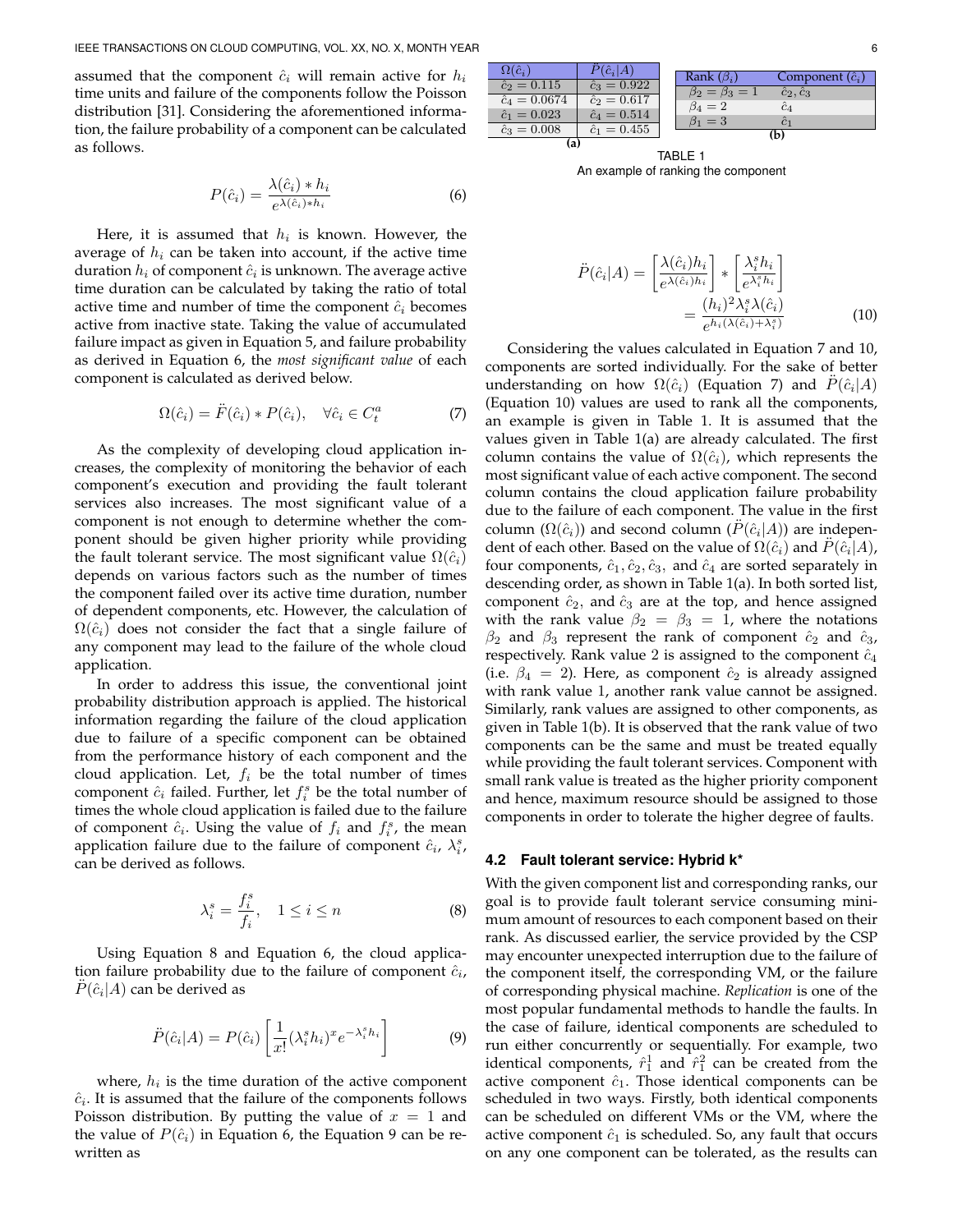be obtained from other components, which are running concurrently. Secondly, the components can be scheduled to run sequentially. If one component is failed to provide the result, the other identical component can be scheduled to run. In both parallel and sequential execution, the requirement of resource and time is a trade-off. The amount of resource required to run the identical components in parallel order is more than the resource required to schedule the identical components in sequential order. However, the time required in parallel execution is less than that of the sequential one.

While providing the fault tolerant service, two major factors need to be taken into account: (a) number of replicas or identical instances of the primary component, (b) the order of execution of the replica components. Considering those two factors, an efficient resource aware fault tolerant mechanism, called *Hybrid k\** is proposed in this paper. As the name *hybrid* suggests, the order of the execution of main or primary component and its corresponding replica components vary among all active components. For example, for one cloud application, the execution order of one component, say  $\hat{c}_1$ , and its replica components are parallel, whereas the execution order of another component, says  $\hat{c}_2$ , and its replica components are sequential. On the other hand, *k\** indicates the number of replicas k for all active components at any particular time varies.

Let,  $\hat{r}_i^j$  be the  $j^{th}$  replica component of  $\hat{c}_i$ . Furthermore, in general, the cloud applications are associated with a hard deadline. To meet the deadline and to provide a higher degree of fault tolerance, the replica components must run concurrently. The amount of resources can be minimized by scheduling less significant replica components in sequential manner. It is very challenging task to determine the order of execution of the replica component. Let,  $\Theta_i^p$  be the boolean variable to indicate if the replicas of primary component  $\hat{c}_i$ are running concurrently.

$$
\Theta_i^p = \left\{ \begin{array}{ll} 1 & \text{if the replicas of primary component } \hat{c}_i \\ \text{are scheduled to run concurrently;} \\ 0 & \text{Otherwise} \end{array} \right.
$$

Similarly,  $\Theta_i^s$  is the boolean variable that indicates if the replicas of the primary component  $\hat{c}_i$  run sequentially. Mathematically,

$$
\Theta_i^s = \left\{ \begin{array}{cl} 1 & \text{if the replicas of primary component} \\ & \text{are scheduled to run sequentially;} \\ 0 & \text{Otherwise} \end{array} \right.
$$

Considering the goal to minimize the required resources, the multi-criteria objective function for scheduling parallel executions of the replicas would be as follows.

$$
\min P = \left[ \begin{array}{c} k_i * R_i^x \\ P(\hat{c}_i)^{k_i} \end{array} \right] \tag{11}
$$

Where, the term  $k_i$  represents the number of replicas used to provide the fault tolerant service to the primary component  $\hat{c}_i$ .  $R_i^x$  is the amount of resources of type x required by the component  $\hat{c}_i$ . The resource type  $x$  can either be CPU or memory. Hence, the objectives in Equation 11 can be summarized as follows. Firstly, to minimize the amount of resources required by the primary and corresponding

replica components. Secondly, to minimize the failure probability of the component  $\hat{c}_i$ .

Similarly, considering the minimization of the time, the multi-criteria objective function for scheduling sequential executions of the replicas would be as follows.

$$
\min S = \left[ \begin{array}{c} k_i * \triangle_i \\ P(\hat{c}_i)^{k_i} \end{array} \right] \tag{12}
$$

Where,  $\Delta_i$  represents the time required to start a replica of component  $\hat{c}_i$  on its failure. In sequential execution, the total amount of resources required by the primary and all the replica components is equal to the amount of resource required by only the primary component. By minimizing the value of  $k_i$ , the extra required time can be minimized.

Two major parameters, i.e., permissible failure probability  $(\nabla)$  and threshold on number of replica components  $(\mu)$  are introduced to allow minimum fairness in providing fault tolerant service among components. Permissible failure probability of a component  $\hat{c}_i$ , represented by  $\bigtriangledown$ , indicates the minimum failure probability allowed for any primary or replica component not to create further replicas.

Combining the objective functions mentioned in Equation 11 and 12, the objective function to minimize resource requirements and the time can be derived as follows:

**Objective**

$$
\min \hat{d}_i = \Theta_i^p \left[ \begin{array}{c} k_i * R_i^x \\ P(\hat{c}_i)^{k_i} \end{array} \right] + \Theta_i^s \left[ \begin{array}{c} k_i * \triangle_i \\ P(\hat{c}_i)^{k_i} \end{array} \right], \forall \hat{c}_i \in C_t^a \tag{13}
$$

The objective function mentioned in Equation 13 of all active components at time  $t$  can further be derived to formulate the objective function of the cloud application  $A$ as follows:

$$
\min \breve{A} = \left[ \begin{array}{cccc} \breve{d}_1 & \breve{d}_2 & \breve{d}_3 \dots & \breve{d}_n \end{array} \right]^T \tag{14}
$$

**Constraints:**

$$
\text{if } \beta_i < \beta_j, \quad \Theta_i^p \le \Theta_j^p, \text{ or } \Theta_i^s \ge \Theta_j^s \tag{15}
$$

$$
\text{if } \beta_i = \beta_j, \quad \Theta_i^p = \Theta_j^p, \text{ or } \Theta_i^s = \Theta_j^s \tag{16}
$$

$$
\Theta_i^p + \Theta_i^s = 1, 1 \le i \le n \tag{17}
$$

$$
P(\hat{c}_i)^{k_i} < \nabla \tag{18}
$$

$$
k_i \ge \mu \tag{19}
$$

$$
1 \le i \le n, 1 \le j \le n, i \ne j \tag{20}
$$

- 1) Constraint (15) ensures that the replicas of a higherranked component must be scheduled to run concurrently in order to meet the deadline of the components. Further, the rank of the component, whose replicas are scheduled to run in sequential order, must be less than the rank of the component, whose replicas are scheduled to run in parallel order.
- 2) Constraint (16) ensures that replicas of the components with the same ranks must be scheduled to run either in parallel or in sequential order. The replicas cannot be scheduled to execute in a different order.
- 3) Constraint (17) ensures that the replicas of a component  $\hat{c}_i$  are running in either parallel or sequential order.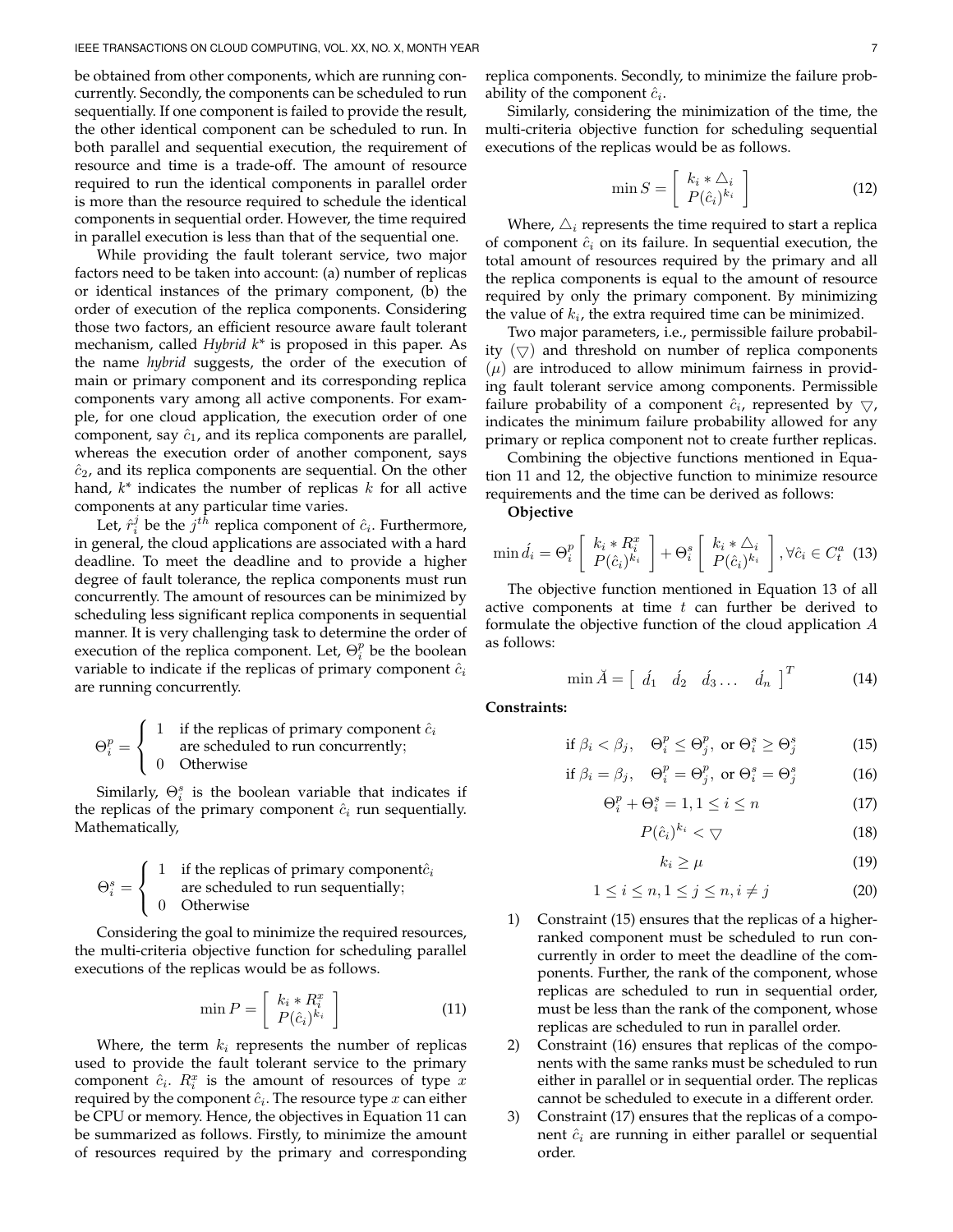- 4) According to Constraint (18), the number of replicas must be determined in such a way that the failure probability with  $k_i$  number of replicas must be less than the threshold value decided by the cloud service provider.
- 5) We believe that component having failure probability less than  $\bigtriangledown$  and with no replica may fail unexpectedly. To avoid such situations, we deduced constraint (19), which ensures that a minimum number of replicas decided by the objective function must be greater than or equal to the threshold value  $\mu$ . However, the value of  $\mu$  should be decided by the cloud service provider by observing either the historical information or through a dedicated mechanism.

In this paper, the primary components with higher rank are given highest priority to schedule their backup components in a parallel manner. Mathematically,

$$
\Theta_i^p = 1, \forall \hat{c}_i, \beta_i > \beta_j, 1 \le j \le n, i \ne j \tag{21}
$$

For a sequence of components  $\hat{c}_1, \hat{c}_2, \ldots, \hat{c}_n$ , let the rank of the components be  $\beta_1 > \beta_2, \ldots, \beta_n$ . The rank of a component is directly proportional to  $P(\hat{c}_i)$ ,  $\lambda_i^s$ ,  $\ddot{F}(\hat{c}_i)$ ,  $\ddot{P}(\hat{c}_i|A)$ etc. This infers that failure of a component  $\hat{c}_i$  with rank  $\beta_i$  would have higher impact on the entire application as compared to the failure of a component  $\hat{c}_{i-1}$  with rank  $\beta_{i-1}$ , if  $\beta_i > \beta_{i-1}$ . In order to reduce the failure impact of both the components  $\hat{c}_i$  and  $\hat{c}_{i-1}$ , the backup components can be scheduled to run in a concurrent manner. However, this would bring additional resource overhead and the cost for providing fault tolerant service. In order to restrict the amount of resources to be used for fault tolerant service and the cost or in the case of limited resource availability, one of the components needs to be given higher priority to use the limited resources. In such scenarios, it is essential to give higher priority to component  $\hat{c}_i$  over  $\hat{c}_{i-1}$  as  $\beta_i > \beta_{i-1}$ . This approach can be extended and applied to all the component sequence given above. Hence, for the above component sequence, with given  $\hat{c}_i$  and its rank  $\beta_i$ , if execution order is parallel, then for all the components  $\hat{c}_1, \hat{c}_2, \ldots \hat{c}_i$ , the execution order of the corresponding back up components must be parallel.

#### **4.3 Component placement**

The data center consists of a huge number of physical machines connected in fat tree topology. Upon arrival of a cloud application, the cloud service provider carries out specific procedures and selects the suitable physical machines for hosting the incoming cloud applications. In the proposed scenario, the placement of cloud component refers to the selection of suitable physical machines (PMs) for hosting the cloud components. Multiple cloud components are mostly involved in interacting with each other to exchange the intermediate results among them. The primary components are replicated to provide higher degree of fault tolerant services. The replica components are placed either onto the same or different PMs. Upon failure of one primary component, other primary components are connected to one of the replica components of the failed primary component. Placement of the replica onto a PM that is far away from

other components leads to performance degradation. Further, failure of a PM may have a greater impact on the cloud application, if multiple primary and replica components are placed onto the same PM. This motivates us to propose a placement protocol to reduce the impact of a PM failure on the specific cloud application.

In order to achieve the goal of reducing the impact of PM failure, the placement of components (primary and replicas) must follow the rules discussed below.

**Rule 1:** *One component on one PM.*

$$
\sum_{i=1}^{n} \kappa(S_j, \hat{c}_i), \quad \forall \hat{c}_i \in C_t^a \tag{22}
$$

Where  $\kappa$  is the boolean variable indicating if the component  $\hat{c}_i$  is scheduled to run in a PM  $S_j$ . Mathematically,

$$
\kappa(S_j, \hat{c}_i) = \begin{cases} 1 & \text{if component } \hat{c}_i \text{ is placed onto PM } S_j; \\ 0 & \text{Otherwise}; \end{cases}
$$

According to the rule mentioned above, there is no restriction on allocating multiple components from one cloud application on single PM. Failure at PM level leads to the failure of all virtual machines running on that PM and therefore, it leads to the failure of multiple primary components. Spreading the primary components among all available PMs will reduce the impact of a single PM.

**Rule 2:** *Replica component must be in different PM than that of the PM of respective primary component.*

$$
\omega(\hat{r}_i^j) \neq \omega(\hat{c}_i), \quad 1 \leq i \leq n, 1 \leq j \leq k_i \tag{23}
$$

 $\omega(\hat{c}_i)$  represents the PM, where the component  $\hat{c}_i$  is placed. The replica component  $\hat{r}_i^j$  and its corresponding primary component  $\hat{c}_i$  cannot be scheduled to run in the same PM. As discussed earlier, the failure of a PM leads to the failure of all virtual machines running on that PM and hence, the failure of all primary and replica components. The replica component must be available to provide the uninterrupted service in case of failure of primary components, which can only be done by assigning different PMs for all the replicas of a single primary component.

**Rule 3:** *No multiple replica from single primary component onto same PM.*

$$
\omega(\hat{r}_i^j) \neq \omega(\hat{r}_i^u), \quad 1 \leq j \leq k_i, 1 \leq u \leq k_i, j \neq u \qquad (24)
$$

Similar to Rule 2, in order to reduce the impact of PM failure onto single cloud application, the failure of single PM must have the impact on utmost one component and hence, multiple replicas cannot be scheduled onto single PM.

**Rule 4:** *Primary and the replica components must be in the same pod.* Pod in a data center generally refers to a small container with multiple physical machines and one access switch. To minimize the recovery time of a components' execution from any failure, the backup component must be placed with minimum distance from the location of primary component, but in different PM.

## **4.4 RRFT Algorithm**

Considering the components' rank as discussed in Section 4.1, *k\** number of backup components and the corresponding order of execution of the components as discussed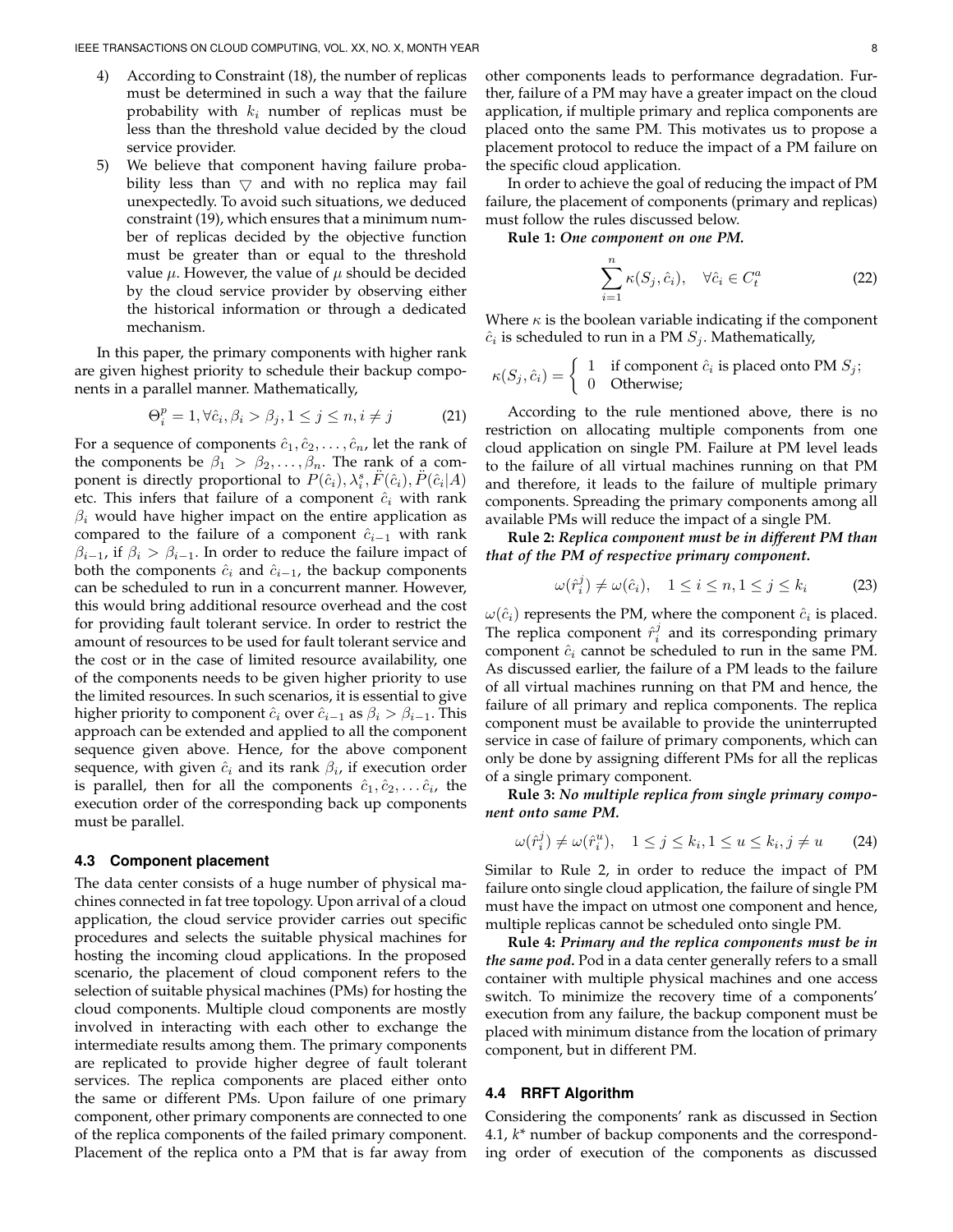**Algorithm 1:** Rank-based Resource aware Fault Tolerant algorithm

| <b>Input:</b> Set of $n$ active components in DAG form. |  |  |  |
|---------------------------------------------------------|--|--|--|
|---------------------------------------------------------|--|--|--|

- **1** Calculate the distance matrix  $\tau_t^d$  for all components using Equation 2;
- **2** Calculate the failure impact  $F(\hat{c}_i)$  for all components using Equation 4;
- **3** Calculate accumulated Failure Impact  $F(\hat{c}_i)$  using Equation 5;
- **4** Obtain the failure probability  $P(\hat{c}_i)$  of all components ;
- **5** Calculate the most significant value  $\omega(\hat{c}_i)$  of all components using Equation 7 ;
- **6** Calculate  $\ddot{P}(\hat{c}_i|A)$  using Equation 10;
- **<sup>7</sup>** Rank the active components based on the value calculated in Step-5 and 6 ;
- **<sup>8</sup>** CT = sort all active components based on their rank calculated in Step - 7;
	- /\* Determine number of components and the execution order.  $\star/$
- **<sup>9</sup> foreach** *Component* c *in* CT **do**
- **<sup>10</sup>** Determine the number of backup components and their corresponding order of execution using Equation 14 ;
- **<sup>11</sup> end**
- /\* Placement of all active and backup components.
- **<sup>12</sup> foreach** *Component* c *in* CT **do**

```
13 Choose suitable PM by following rules
      mentioned in Section 4.3;
14 end
```
in Section 4.2, and the placement of the components as discussed in Section 4.3, we propose Rank-based Resource aware Fault Tolerant (RRFT) strategy for cloud application, which analyzes the characteristics of each component and determines the fault tolerance strategy. The details of the proposed RRFT is presented in Algorithm 1.

As discussed earlier, the cloud application consisting of a set of active components is the input to the RRFT algorithm. Each component is analyzed and is ranked based on the dependencies among each other, as given in Line 1 to 7. In order to rank the components, the distance matrix of all the components is calculated as given in Line 1. The distance matrix is further used to calculate the failure impact of all components as given in Line 2. The failure impact of a component indicates the impact of one component failure onto the other one. For example, the failure of the root component has the highest impact onto all other components, whereas, the failure of a leaf component at the bottom level of the DAG has no impact onto other components. The failure impact and the failure rate of the component are used to calculate the accumulated failure impact of the components as given in Equation 5, which is further used to calculate the most significant value of each component, as given in Line 5. In order to calculate the most significant value, the failure probability is used. It is assumed that the failure rate of the components is known to the cloud provider from the historical data. It is observed that the

failure of a single component may lead to the failure of the entire cloud application. Such historical information can be used to predict the probability of application failure due to the component's failure, as calculated in Line 6. The components are ranked as given in Line 7 based on the value calculated in Line 5 and 6.

A component's rank indicates its importance over other components. Following the ranking of the component, the number of backup components required by each primary component is determined, as given in Line 9. Besides, determining the number of components, the order of execution is also determined. The order of execution of the backup components can either be parallel or sequential. The backups of the components with higher rank are scheduled to run in parallel, whereas the order of execution of the backup components of the components with lower rank is scheduled to run in sequential manner. It is also essential to place the components onto suitable physical machines. Placement refers to creating the VMs with the corresponding components onto the suitable physical machines. The placement of the backup components is determined in Line 12.

## **5 TOTAL NUMBER OF REPLICA OPTIMIZATION**

In order to determine the number of replicas for each primary active component as discussed in Section 4.2, we formulate the problem using discrete-time three-dimensional Markov Decision Process (MDP) model as depicted in Figure 2. MDP models are useful when the whole system is a discrete-time stochastic control process. It is also applied in addressing different research challenges of cloud computing such as resource management [32], QoS [33], resource and service failure management [34], etc. As we need to make the decision on the type and number of replicas for each component, which is dynamic in nature due to the respective failure probability, it is highly essential to model the problem with a tool that can take the fully observable states of this controlled systems into consideration.

Based on the failure probability of a component, the number of states is decided. A state represents either a primary or a backup component. A component with higher failure probability may have a larger number of states that may run either in parallel or sequential manner. The MDP can be represented as 3-tuple  $\{\hat{S}, U, \hat{\alpha}\}\$ , where  $\hat{S}$  represents the state space,  $U$  represents the action set that needs to be performed in every state, and  $\hat{\alpha}$  represents the set of transition probabilities between two adjacent states.

## **5.1 State space**

As discussed earlier, the state of a component represents the execution order of either a primary component or a backup component, which may run either in parallel or sequential order. In the proposed MDP model, the state of a component  $\hat{c}_i, 1 \leq i \leq n$  is represented as  $\hat{s}_i^j(\hat{c}_i^j, \hat{o}_i^j, \hat{b}_i^j)$ .  $\hat{S}$  is the set of states for all primary and backup components. A state captures three essential information. Those are (a) the status of the component, (b) order of execution of corresponding components, and (c) number of backup components. Here, the value of superscript  $j$  is dynamic and the maximum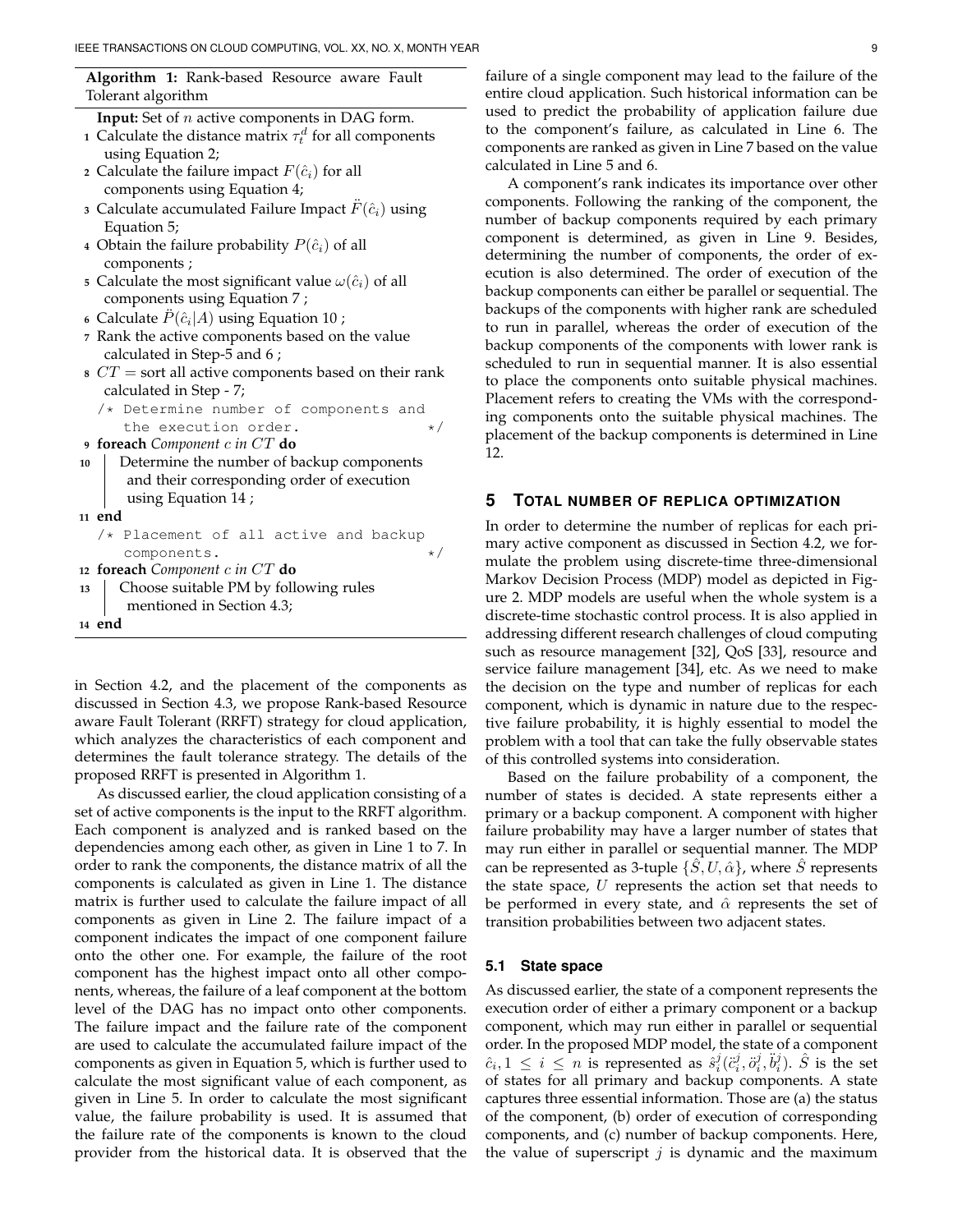

Fig. 2. Proposed Markov decision process model

value of  $j$  for each component may vary depending on the failure probability of the component. Value of  $j = 0$ represents that the state is for the primary component. However, value of  $j \geq 1$  indicates that the state is for a backup component. For example, state  $\hat{s}_1^0$  represents the primary component of component  $\hat{c}_1$ , whereas the state  $\hat{s}_1^2$  represents the  $2^{nd}$  backup component of the component  $\hat{c}_1$ . The status of an active component  $\hat{c}_i$  could be running, rejected or finished, which is represented as  $\ddot{c}_i^j$ . Mathematically,

$$
\ddot{c}_{i}^{j} = \begin{cases}\n1 & \text{If component } \hat{c}_{i} \text{ is in running state.} \\
2 & \text{If component } \hat{c}_{i} \text{ is rejected.}; \\
3 & \text{If component } \hat{c}_{i} \text{ is finished its execution.};\n\end{cases}
$$
\n(25)

The order of execution of a replica component is represented as  $\ddot{o}_i^j$  of the active component  $\hat{c}_i$ . Mathematically, the value of  $\ddot{o}_i^j$  can be written as follows.

 $\sqrt{ }$  $\int$ If the replica components are scheduled to run concurrently.

 $\ddot{o}$ j  $i^j =$  $\overline{\mathcal{L}}$ 1 If the replica components are scheduled to run sequentially.

−1 Otherwise.

(26)

The order of execution  $\ddot{o}_i^j$  for the order component is -1. For example, the value of  $\ddot{o}_i^{\dagger}$  of the components  $c_1, c_3$ , and  $c4$  in Figure 1 is  $-1$ . This indicates that such primary active components need to be scheduled at the very beginning and do not depend on any other components. The replica components can be scheduled to run concurrently, represented by 0, or sequentially, represented by 1, as shown in Figure 2. However, as discussed earlier, the execution order of replica components of the primary components must follow the Constraint 15. In other words, replicas of higher-ranked primary component must be scheduled to execute concurrently and the replicas of lower-ranked primary component must be scheduled to run sequentially.

Eventually, the number of replica components is considered as the third dimension of a state. The number of replicas of the component  $\hat{c}_i$  is represented as  $\ddot{b}_i^j$ . For example, the state  $\hat{s}_2^2(1,1,2)$  indicates that two replicas of the component  $\hat{c}_2$  are scheduled to run sequentially.

## **5.2 Action space**

The set of actions that is available at every state is represented as U. Any one of the three actions can be taken at each state, such as (a) *Create new backup* denoted as  $u_1$ , (b) *Reject the component*, denoted as  $u_2$ , and (c) *Execute the*  $component$ , denoted as  $u_3$ . Based on the failure probability of the components, actions are applied to the states. For example, applying the action  $u_3$  with the success probability  $\alpha_1$  onto the state  $\hat{s}_1^0(1,-1,0)$ , the resultant state would be  $\hat{S}_1^0(3,1,0)$ . Similarly, applying the action  $u_1$  onto the state  $\hat{S}_1^0(1, -1, 0)$ , the resultant state would be  $\hat{S}_1^1(1, 0, 1)$ .

## **5.3 State transition probability**

It is assumed that  $\alpha_i$  be the success probability of the primary active component  $\hat{c}_i, 1 \leq i \leq n$  with no corresponding replica components. Mathematically, the transition probability from the state  $\hat{s}^0_i(1, \ddot{o}^0_i, 0)$  to  $\hat{s}^0_i(3, 1, 0)$  with the action  $u_3$ is  $\alpha_i$ .

$$
Pr(\hat{s}_i^0(3,1,0)|\hat{s}_i^0(1,\ddot{o}_i^0,0),u_3) = \alpha_i, \quad 1 \le i \le n \tag{27}
$$

From Equation 27, it can be derived that the failure probability of the component  $\hat{c}_i$ . In order to reduce the failure probability of a component, multiple replicas can be scheduled to run either in parallel or sequential order. Hence, the probability of creating the initial replica can be calculated as  $1 - \alpha_i$ . Mathematically,

$$
\alpha_i^1 = Pr(\hat{s}_i^1(1, \ddot{o}_i, 1)|\hat{s}_i^0(1, \ddot{o}_i^0, 0), u_1) = 1 - \alpha_i, \quad 1 \le i \le n
$$
\n(28)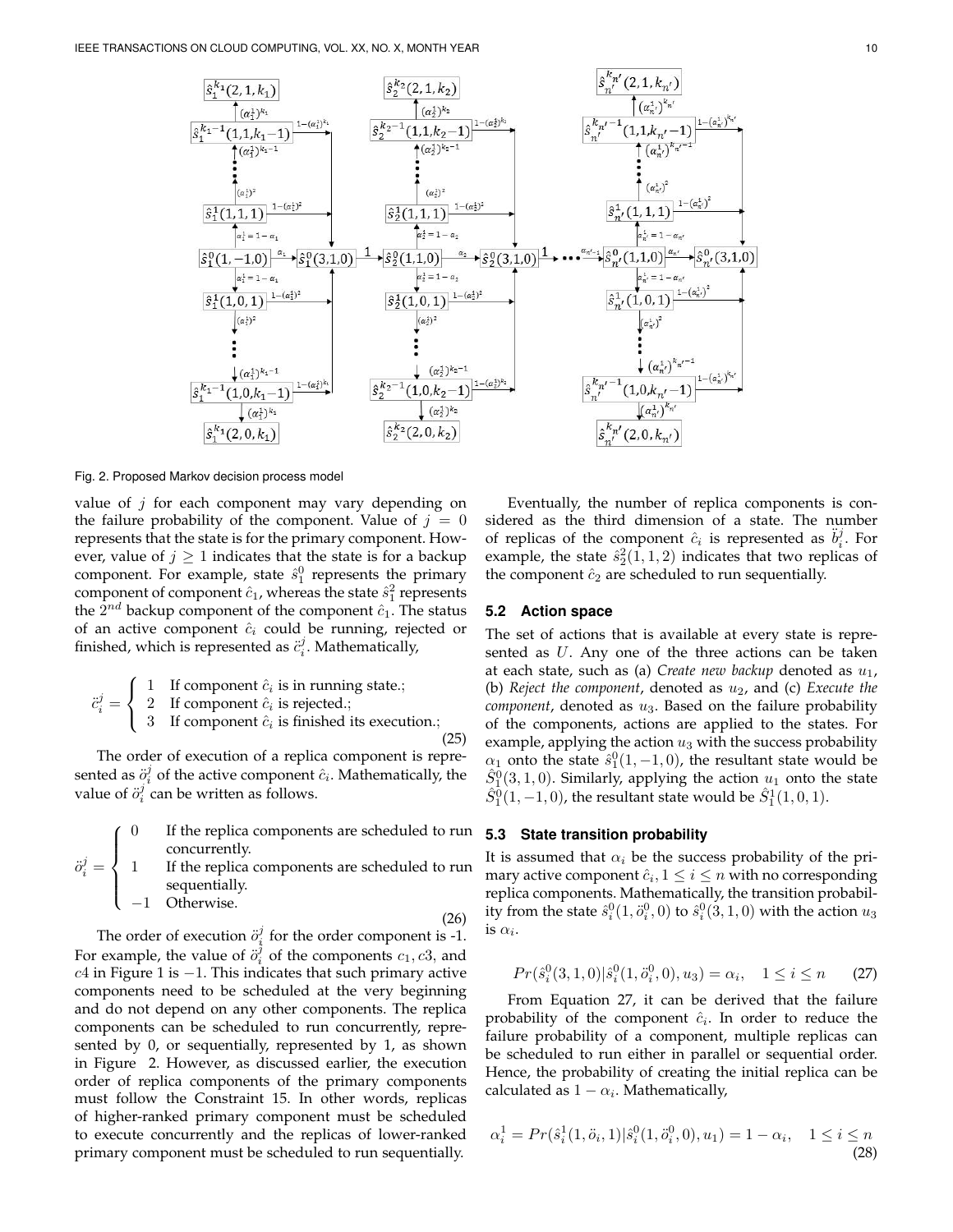Here,  $\alpha_i^1$  represents the transition probability from the state  $\hat{s}_i^0$  to the state  $\hat{s}_i^1$ . In general, the notation  $\alpha_i^j$  represents the transition probability from the state  $\hat{s}_i^{j-1}$  to the state  $\hat{s}_i^j, 1 \leq j$ . As discussed earlier in Section 4.2,  $\bigtriangledown$  is defined as the minimum permissible failure probability. The number of replica components depend on the value of  $\bigtriangledown$ . The condition to apply the action  $u_1$  onto any state can be written as follows.

$$
Pr(\hat{s}_i^{j+1}(1, \ddot{o}_i^j, \ddot{b}_i^{j+1}) | \hat{s}_i^j(1, \ddot{o}_i^j, \ddot{b}_i^j), u_1) > \bigtriangledown
$$
 (29)

In other words, a new replica component (i.e. to state  $\hat{s}_i^{j+1}(1, \ddot{o}_i^j, \ddot{b}_i^{j+1})$  needs to be created (from the state  $\hat{s}_i^j(1,\ddot{o}_i^j,\ddot{b}_i^j))$  of the component  $\hat{c}_i$ , by applying the action  $u_1$ , if the failure probability of the component is greater than  $\bigtriangledown$ .

From Equation 28 and 29, and with the given value of  $\ddot{o}_i^j$ , the order of execution of the replicas of the primary active component  $\hat{c}_i$ , the number of replica components can be determined from the following relation.

$$
(1 - \alpha_i)^{k_i} \leq \bigtriangledown \tag{30}
$$

Where,  $k_i$  is the number of replica components of the primary active component  $\hat{c}_i$ . Further, using Equation 30, the value of  $k_i$  can be derived as follows.

$$
(1 - \alpha_i)^{k_i} \leq \bigtriangledown
$$
  
\n
$$
\implies k_i * log(1 - \alpha_i) \leq log(\bigtriangledown)
$$
  
\n
$$
\implies k_i = \lceil log_{(1 - \alpha_i)}(\bigtriangledown) \rceil
$$
\n(31)

In the following subsection, we will present a numerical example to illustrate the workings of our proposed MDP.

#### **5.4 Markov model example**



#### Fig. 3. An example of proposed MDP model

In order to illustrate the proposed MDP model presented in Figure 2, let us assume a cloud application with three components  $\hat{c}_1, \hat{c}_2$ , and  $\hat{c}_3$ . Component  $\hat{c}_2$  and  $\hat{c}_3$  depends on  $\hat{c}_1$  and  $\hat{c}_2$ , respectively. The initial state for component  $\hat{c}_1$ can be written as  $\hat{s}_1^0(\hat{c}_1^0 = 1, \hat{o}_1^0 = -1, \hat{b}_1^0 = 0)$ . Similarly, for the component  $\hat{c}_2$  and  $\hat{c}_3$ , the states can be written as  $\hat{s}_2^0(1,1,0)$  and  $\hat{s}_3^0(1,1,0)$ , respectively. The value of  $\ddot{o}_2^0$ and  $\ddot{o}_3^0$  for component  $\hat{c}_2$  and  $\hat{c}_3$  is 1 as both components run sequentially after the component  $\hat{c}_1$ . Let, the failure probability of the component  $\hat{c}_1, \hat{c}_2$ , and  $\hat{c}_3$  be  $0.19, 0.08,$  and 0.05, respectively, and the value of minimum permissible failure probability  $\bigtriangledown$  be 0.007.

For the above scenario, the MDP is presented in Figure 3. In Figure 3, the transition probability from the state

 $\hat{s}_1^0(1,-1,0)$  to state  $\hat{s}_1^1(1,0,1)$  is 0.19. State  $\hat{s}_1^1(1,0,1)$  represents the first backup component of the primary component  $\hat{c}_1$  and is scheduled to run in parallel. The failure probability of the first backup component is calculated to be 0.036, which is still greater than the permissible failure probability  $\triangledown = 0.007$ . As a result, the second backup component is created and is represented as the state  $\hat{s}_1^2(1,0,2)$ . Since, the failure probability of the state  $\hat{s}_1^2(1,0,2)$  is calculated to be 0.002, which is less than  $\bigtriangledown$ , no further backup component is created. Similarly, the failure probability of the component  $\hat{c}_2$  is 0.08, which is greater than the value of  $\nabla$ . In order to reduce the failure probability, another backup component  $\hat{s}_2^1(1,1,1)$  is created, which is scheduled to run in a sequential manner. The state  $\hat{s}_3^0(3,1,0)$  represents that the component  $\hat{c}_3$  has finished its execution.

#### **5.5 Policy optimization**

Using the proposed Three-dimensional MDP model as discussed above, we optimize the policy of determining the total number of replica components for all primary active components. Mathematically,

$$
Minimize K = \sum_{i=1}^{n} k_i, \qquad 1 \le i \le n \tag{32}
$$

where,  $K$  is the sum of number of replica components for all primary active components. In order to optimize the value of K, it is necessary to minimize the value of  $k_i$  for each component. However, the policy must follow the constraint mentioned in Constraint 15. In other words, replicas of the component with the highest rank must be scheduled to run in parallel and the replicas of the component with lower rank must be scheduled to execute in sequential manner. This will support our belief that most significant components must finish their execution with higher degree of fault tolerant without violating the deadline. On the other hand, replicas of the lower rank components are allowed to take longer time in case of any failure as the failure of lower rank components has a trivial impact on other components.

## **6 PERFORMANCE EVALUATION**

In order to evaluate the performance of the proposed RRFT strategy, the proposed component ranking and placement scheme is implemented on MATLAB platform. The cloud applications are generated randomly and are presented in matrix array. The cloud applications with varied numbers of components are generated using different probabilistic approaches such as arrival of cloud application from users that follows the Poisson distribution. We compare our component ranking method against two popular ranking algorithms, i.e., FTCloud [10] and ROCloud [23]. In FTCloud, component invocation structure and invocation frequencies parameters are used to rank the most significant components. Another version of the algorithm combines the application designer knowledge to find the critical and non-critical component and the system structure to rank the cloud components. On the other hand, the algorithm proposed in ROCloud uses failure rate and the failure impact as the reliability properties of the components. The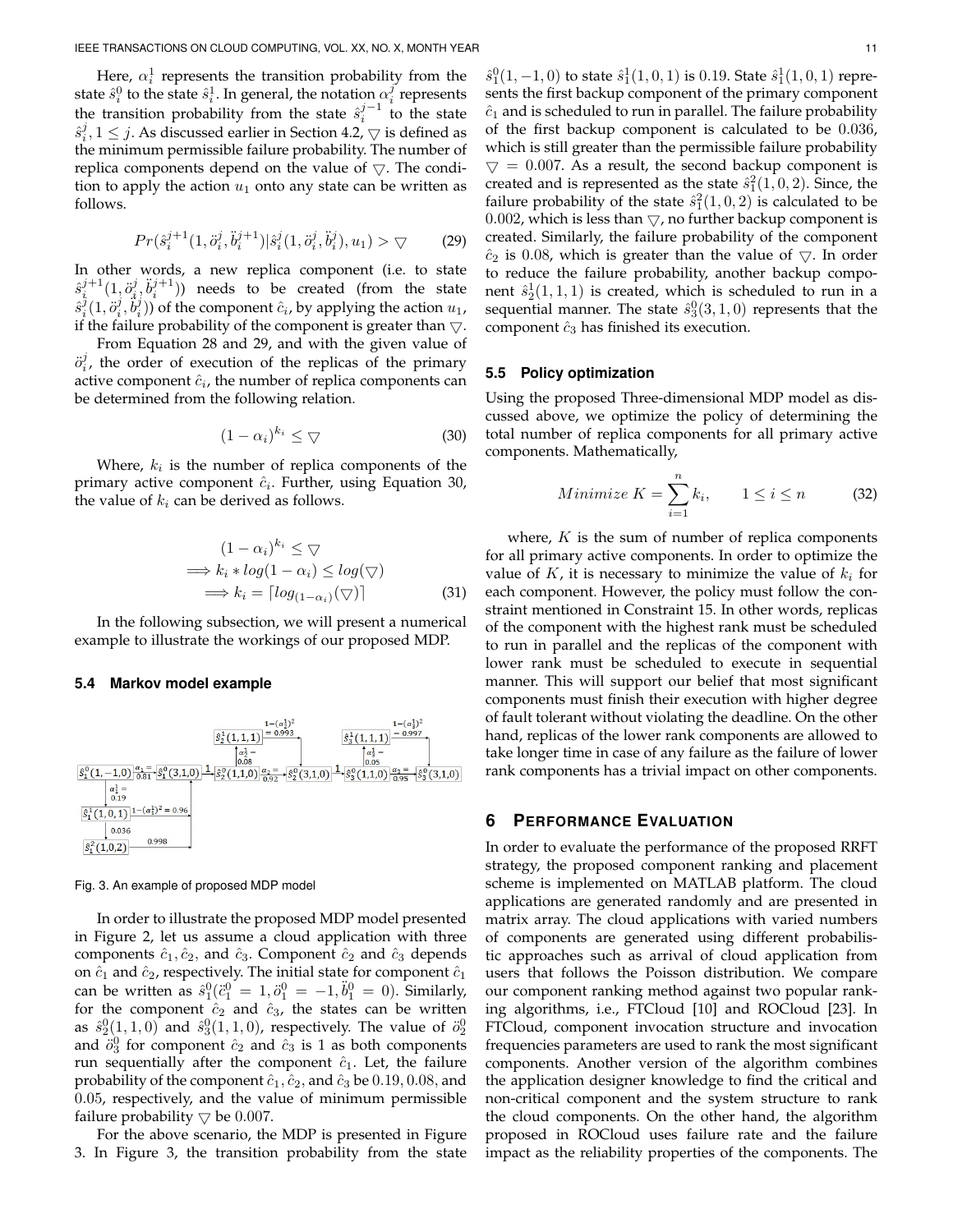extended version of ROCloud considers the hybrid applications, which consists of components that can be migrated to the public cloud and some components that can be scheduled to run in private cloud.

Further, the proposed component placement algorithm is evaluated and compared with random placement method. The cloud application is presented in DAG, which indicates that the adjacency matrix does not contain any circle. The failure rate of the components follows Poisson distribution in the simulation. The active time of the components is assumed to be known, which is assigned randomly in the simulation. In order to reduce the impact of a single failure of a physical machine, one PM is assigned to host one component from one cloud application. The number of components in each cloud application is randomly distributed, ranging from 4 through 16. In such scenarios, the minimum number of required PMs will range from 4 through 20. The probability that two components are connected could range from 0.5 through 0.8. The memory and CPU resource requirement of the components follows the random distribution ranging from  $1000MB$  through  $2000MB$  and from 1 through 4, respectively. Similarly, the memory and CPU capacity of the PMs are distributed randomly, ranging from  $16000MB$  to 32000 and 16 to 32, respectively. Taking above-mentioned performance matrix, following simulation results are obtained.

# **12 RRFT ROCloud2 FTCloud2 Total # of required additional 10** Total # of required additional **8 VMs 6 4 2 0 100 200 300 400 500 600 700 800 900 1000 # of cloud applications**

## **6.1 Simulation Results**

Fig. 4. Number of required VMs.

The performance of the proposed scheme is compared with ROCloud2 and FTCloud2 algorithm, as discussed before. The comparison results are shown in Figure 4 and 5. The results shown in Figure 4 reveal the total number of VMs required for a certain number of cloud applications. The number of cloud application varies from 100 to 1000. It is observed from the simulation result that the total number of VMs required for 100 cloud applications is 996, 1090, and 1107 for the proposed RRFT algorithm, ROCloud2, and FT-Cloud2 algorithms, respectively. However, the number increases to 9010, 10205, and 11317 for 1000 numbers of cloud applications in case of RRFT, ROCloud2, and FTCloud2 algorithms, respectively. This shows approximately a 10% reduction in the required number of VMs when the number of cloud applications is 1000. It is expected that the RRFT

algorithm would give similar result even after deploying more than 1000 cloud applications. In the simulation setup, the number of components per cloud application ranges from 4 to 16.



Fig. 5. Number of required PMs.

Similarly, the number of PMs used to host a certain number of cloud applications is shown in Figure 5. The value along Y-axis shows the average number of PMs used to host certain number of cloud applications. For example, the average number of PMs used to execute 100 numbers of cloud applications is 9.5 in the case of proposed RRFT algorithm. However, in case of ROCloud2 and FTCloud2 algorithm, the average number of PMs used is 9.9 and 10.3, respectively, which is at least 4.2% more than that of RRFT algorithm. The required number of PMs increases to 9.7, 10.2, and 10.9 for 1000 number of cloud applications while executing the RRFT, ROCloud2, and FTCloud algorithm, respectively.



Fig. 6. Number of VMs required under different order of execution of components.

Under the proposed scheme, the components are scheduled to run under both parallel and sequential orders. The components that are more likely to fail are scheduled to run in a parallel manner along with their corresponding backup components. In other words, the higher-rank backup components are scheduled to run in parallel manner and rest of the components are scheduled to run in the sequential manner. The effects of order of executions of the backup components on amount of resource requirement and the recovery time are shown in Figure 6 and 7. Figure 6 shows the effect of the execution order of backup components onto the number of required VMs. In the simulation, 5 backup components are scheduled for each component in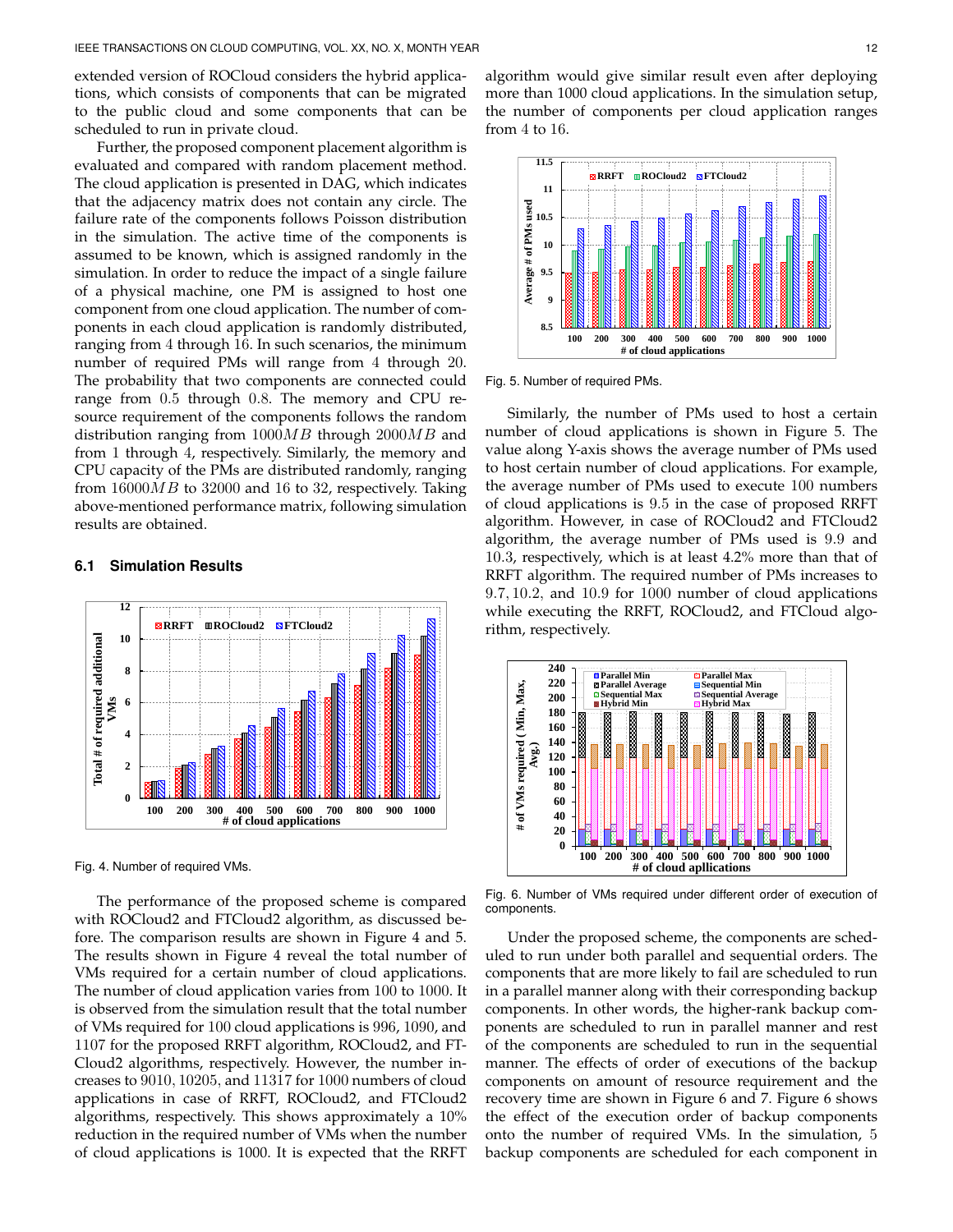case of parallel and sequential order of execution. It is found that for 100 cloud applications, each consisting of 4 to 16 number of components, a minimum of 24, maximum of 96, and an average of 51.11 numbers of VMs required per application, when the backup components are scheduled to run in concurrent manner. However, the number of VMs falls to an average of 10.22 numbers of VMs, when all the backup components are scheduled to run in sequential manner. The minimum and maximum numbers of VMs required in sequential manner are 4 and 16, respectively, which is equal to the minimum and maximum number of components present in a cloud application. In hybrid mode, the additional requirement of resources in terms of number of VMs is higher than that of the sequential order but lesser than that of the parallel order as backup components are scheduled to run in both parallel and sequential mode. The minimum, maximum, and the average number of VMs required for 100 numbers of cloud applications are 9, 96, and 32.57. In the simulation setup, the backup components of at least one component are scheduled to run in concurrent manner, and hence a minimum of 9 numbers of VMs is required for the proposed hybrid order of VM execution.

The order of execution also has an impact on recovery time. The recovery time is defined as the time required to recover the service from the corresponding component failure. In case of the parallel execution of the backup components, the recovery time is very less, which ranges from 0 to 2 seconds for the number of components ranging from 100 to 1000, as shown in Figure 7. However, in case of sequential execution of backup components, the recovery time is very high as one component needs to restart from the very beginning of its failure. The recovery time for sequential execution of the backup components ranges from 3sec to 9.12sec for 100 components to 1000 components. According to the proposed algorithm, the order of execution of backup components is hybrid. Hence, it is observed that the recovery time for same number of components ranges from approximately 2.3sec to 5.84sec.



Fig. 7. Recovery time under different order of execution of components.

The impacts of permissible failure probability  $(\nabla)$  on the additional resource requirement and recovery time are investigated and the results are presented in Figure 8 and 9. The backup components are created based on the value of  $(\nabla)$ . Backup components are not created for components with the failure probability less than  $(\nabla)$ . Hence, the component with higher value of  $(\nabla)$  requires more number of

backup components. This is also reflected in the simulation result presented in Figure 8.



Fig. 8. The impact of permissible failure probability on resource requirement.

The amount of required resources decreases when the value of  $(\nabla)$  increases as discussed in Figure 8. Hence, it is obvious that the recovery time would decrease with the increase in permissible failure probability  $(\nabla)$ . The value of  $(\nabla)$  ranges from 0.001 to 0.1. It is observed that the recovery time also decreases from approximately  $5.25sec$  to  $1.6sec$ , when the value of  $(\nabla)$  increases. The results in Figure 8 and 9 are obtained by keeping the number of cloud components to 500.



Fig. 9. The impact of permissible failure probability on recovery time.

In the proposed *Hybrid k\** fault tolerant strategy, the backup components are scheduled to run in both parallel and sequential order. Further, the number of backup components also varies based on the value of  $\bigtriangledown$ . In Figure 10, average number of components along Y-axis refers to as the sum of number of primary and backup components. For 100 number of cloud applications, the average number of backup components scheduled to run in parallel and sequential order is 25.59 and 25.51, respectively. However, when the number of cloud application increases to 1000, the average number of backup components running in parallel and sequential order is 26.76 and 23.30, respectively. It is observed that the number of backup components running in parallel and sequential order are almost similar. Here, the number of primary components for each cloud application ranges from 4 to 15, with an average of 10.

Considering the placement strategy as one of the performance metrics, the effect of random placement and the proposed component placement scheme onto the impact of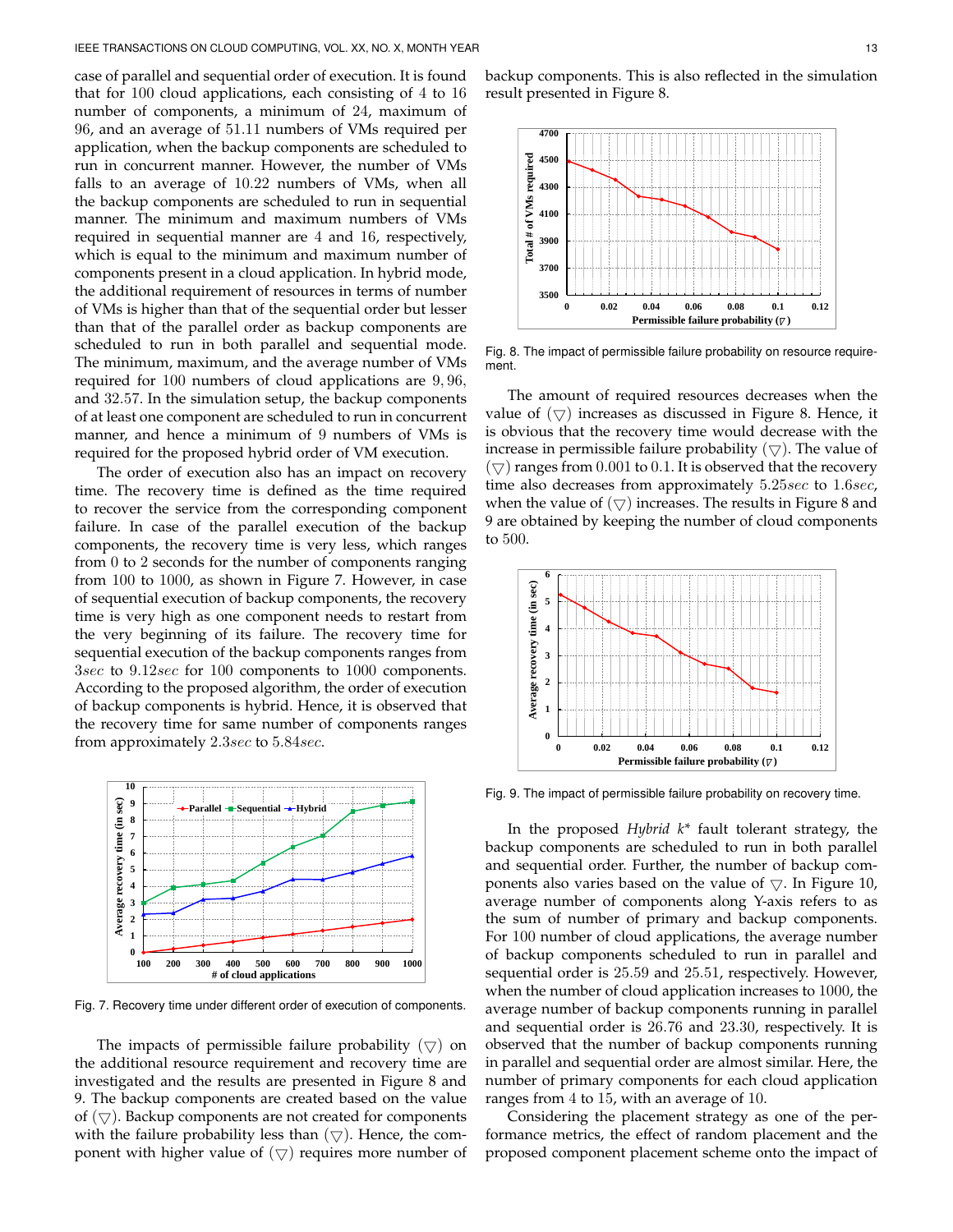

Fig. 10. Number of parallel and sequential backup components.

PM failures are compared and presented in Figure 11. A single PM failure may bring down multiple primary and backup components. The number of PM failures ranges from 10 to 100. The average percentage of resource affected is calculated by obtaining the ratio of number of VMs failed and the total number of VM currently allocated to each cloud application. During the simulation, the number of cloud applications is set to be 1000. When the components are placed onto random physical machines, it is observed that the percentage of the resource affected is very high as compared to that of the proposed component placement scheme. The percentage of resource affected ranges from 22% to 67%, when the components are placed randomly. However, the percentage of resource failure ranges between 10% to 53% when the components are placed by following the proposed component placement scheme, which is at least 20% lesser over the random placement of the component.



Fig. 11. The impact of PM failures onto the allocated virtual resources.

As a subset of the backup components is scheduled to run in parallel order, it is essential to examine if those backup components are executed successfully. The percentage of backup components that are running concurrently and have finished their execution successfully is presented in Figure 12. In other words, the values in Y-axis represents the percentage of concurrently scheduled backup components that are executed successfully and unsuccessfully. It is observed from the simulation results that the percentage of backup components executed successfully ranges between 95% to 98%, when the number of cloud components ranges between 100 and 1000. Hence, the percentage of components that are unable to finish the execution ranges from 5%



Fig. 12. Percentage of parallel backup components successfully executed.

Similarly, the percentage of backup components that are scheduled to run in sequential order and are executed successfully is examined and presented in Figure 13. It is observed that approximately 66% of the backup components are successfully executed when the number of cloud components is 100. The percentage increases to approximately 78%, when the number of cloud components increases to 1000. We can conclude here that with an increase in the number of cloud components, the percentage of failure execution of sequentially scheduled backup components decreases. However, the percentage value along Y-axis will remain saturated when the number of cloud application increases further.



Fig. 13. Percentage of sequential backup components successfully executed.

## **7 CONCLUSIONS AND FUTURE WORKS**

In this paper, we addressed an important problem of providing fault tolerant services to the cloud components based on their ranking. As providing fault tolerant services could be resource-intensive, our objective was to minimize the amount of additional resources required to provide the fault tolerant services. It is assumed that the cloud applications comprise multiple cloud components. The significance or importance level of all cloud components with respect to a particular cloud application is different. Hence, we first proposed a mechanism to find out the most significant component, based on which ranking of the component is done. Following the ranking mechanism, *Hybrid k\** fault tolerant strategy is proposed with the objective to provide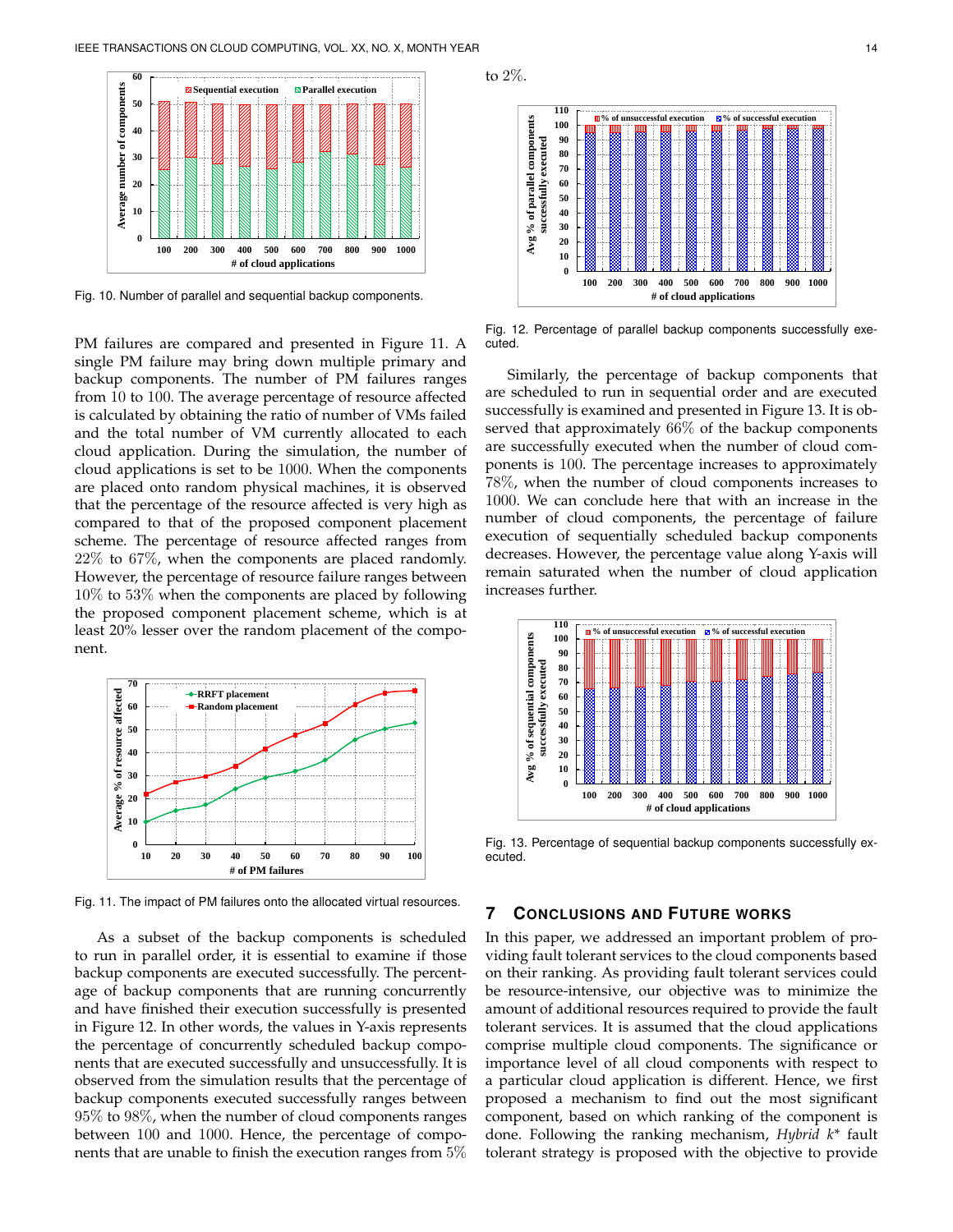the maximum degree of fault tolerant to the components with higher rank values and to provide minimum amount of additional resources to the components with lower rank values. Besides, a component placement strategy is proposed with the objective to find a suitable PM for each primary and backup component. The objective of proposing the component placement strategy is also to reduce the impact of single PM failure onto single cloud application.

The proposed scheme is evaluated with the similar component ranking and fault tolerance strategies. It is observed that the proposed RRFT algorithm reduced the required number of VMs and PMs by approximately 10% and 4.2%, respectively. With the proposed placement strategy, the percentage of virtual resource affected due to failure of a PM is found to be at least 20% lesser than that of random placement strategy. However, extending the current version of the algorithm by considering other parameters such as makespan, user priority, cost of each components etc. and experimenting the extended version of the proposed algorithm in real environment would be the part of our future works as it is hard to build a simulated environment with exact configuration of real environment. In addition to this, we will also divert our focus to investigate the difference in characteristics of VMs and containers and make the proposed algorithm more applicable to the micro-service and container-based cloud application.

## **ACKNOWLEDGMENT**

This work is supported by the Ministry of Science and Technology (MOST), Taiwan under grant number 110-2221- E-182-008-MY3.

## **REFERENCES**

- [1] S. Ghazouani and Y. Slimani, "A survey on cloud service description," *Journal of Network and Computer Applications*, vol. 91, pp. 61 – 74, 2017.
- [2] C. K. Dehury and P. K. Sahoo, "DYVINE: Fitness-Based Dynamic Virtual Network Embedding in Cloud Computing," *IEEE Journal on Selected Areas in Communications*, vol. 37, no. 5, pp. 1029–1045, May 2019.
- [3] Y. Ding, G. Yao, and K. Hao, "Fault-tolerant elastic scheduling algorithm for workflow in cloud systems," *Information Sciences*, vol. 393, pp. 47 – 65, 2017.
- I. Gog, M. Schwarzkopf, A. Gleave, R. N. M. Watson, and S. Hand, "Firmament: Fast, centralized cluster scheduling at scale," in *Proceedings of the 12th USENIX Conference on Operating Systems Design and Implementation*, ser. OSDI'16. USA: USENIX Association, 2016, p. 99–115.
- [5] G. Yao, Y. Ding, and K. Hao, "Using imbalance characteristic for fault-tolerant workflow scheduling in cloud systems," *IEEE Transactions on Parallel and Distributed Systems*, vol. PP, no. 99, pp. 1–1, 2017.
- [6] M. N. Cheraghlou, A. Khadem-Zadeh, and M. Haghparast, "A survey of fault tolerance architecture in cloud computing," *Journal of Network and Computer Applications*, vol. 61, pp. 81–92, 2016.
- [7] P. He, X. Zhao, C. Tan, Z. Zheng, and Y. Yuan, "Evaluation and optimization of the mixed redundancy strategy in cloud-based systems," *China Communications*, vol. 13, no. 9, pp. 237–248, Sept 2016.
- [8] M. Amoon, "Adaptive framework for reliable cloud computing environment," *IEEE Access*, vol. 4, pp. 9469–9478, 2016.
- W. Chen, R. F. da Silva, E. Deelman, and T. Fahringer, "Dynamic and fault-tolerant clustering for scientific workflows," *IEEE Transactions on Cloud Computing*, vol. 4, no. 1, pp. 49–62, Jan 2016.
- [10] Z. Zheng, T. C. Zhou, M. R. Lyu, and I. King, "Component ranking for fault-tolerant cloud applications," *IEEE Transactions on Services Computing*, vol. 5, no. 4, pp. 540–550, 2012.
- [11] P. Kumari and P. Kaur, "A survey of fault tolerance in cloud computing," *Journal of King Saud University - Computer and Information Sciences*, 2018.
- [12] M. Hasan and M. S. Goraya, "Fault tolerance in cloud computing environment: A systematic survey," *Computers in Industry*, vol. 99, pp. 156–172, 2018.
- [13] P. K. Sahoo, C. K. Dehury, and B. Veeravalli, "Lvrm: On the design of efficient link based virtual resource management algorithm for cloud platforms," *IEEE Transactions on Parallel and Distributed Systems*, vol. 29, no. 4, pp. 887–900, April 2018.
- [14] G. Fan, L. Chen, H. Yu, and D. Liu, "Modeling and analyzing dynamic fault-tolerant strategy for deadline constrained task scheduling in cloud computing," *IEEE Transactions on Systems, Man, and Cybernetics: Systems*, vol. 50, no. 4, pp. 1260–1274, April 2020.
- [15] H. Han, W. Bao, X. Zhu, X. Feng, and W. Zhou, "Fault-tolerant scheduling for hybrid real-time tasks based on cpb model in cloud," *IEEE Access*, vol. 6, pp. 18 616–18 629, 2018.
- [16] A. R. Setlur, S. J. Nirmala, H. S. Singh, and S. Khoriya, "An efficient fault tolerant workflow scheduling approach using replication heuristics and checkpointing in the cloud," *Journal of Parallel and Distributed Computing*, vol. 136, pp. 14 – 28, 2020.
- [17] G. Yao, Y. Ding, and K. Hao, "Using imbalance characteristic for fault-tolerant workflow scheduling in cloud systems," *IEEE Transactions on Parallel and Distributed Systems*, vol. 28, no. 12, pp. 3671–3683, 2017.
- [18] Z. Wang, L. Gao, Y. Gu, Y. Bao, and G. Yu, "A fault-tolerant framework for asynchronous iterative computations in cloud environments," *IEEE Transactions on Parallel and Distributed Systems*, vol. 29, no. 8, pp. 1678–1692, Aug 2018.
- [19] D. J. Dean, H. Nguyen, P. Wang, X. Gu, A. Sailer, and A. Kochut, "Perfcompass: Online performance anomaly fault localization and inference in infrastructure-as-a-service clouds," *IEEE Transactions on Parallel and Distributed Systems*, vol. 27, no. 6, pp. 1742–1755, 2016.
- [20] B. Ray, A. Saha, S. Khatua, and S. Roy, "Proactive fault-tolerance technique to enhance reliability of cloud service in cloud federation environment," *IEEE Transactions on Cloud Computing*, pp. 1–1, 2020.
- [21] G. Yuan, Z. Xu, B. Yang, W. Liang, W. K. Chai, D. Tuncer, A. Galis, G. Pavlou, and G. Wu, "Fault tolerant placement of stateful vnfs and dynamic fault recovery in cloud networks," *Computer Networks*, vol. 166, p. 106953, 2020.
- [22] S. Deng, L. Huang, J. Taheri, and A. Y. Zomaya, "Computation offloading for service workflow in mobile cloud computing," *IEEE Transactions on Parallel and Distributed Systems*, vol. 26, no. 12, pp. 3317–3329, 2015.
- [23] W. Qiu, Z. Zheng, X. Wang, X. Yang, and M. R. Lyu, "Reliabilitybased design optimization for cloud migration," *IEEE Transactions on Services Computing*, vol. 7, no. 2, pp. 223–236, 2014.
- [24] Y. Wang, Q. He, D. Ye, and Y. Yang, "Formulating criticality-based cost-effective fault tolerance strategies for multi-tenant servicebased systems," *IEEE Transactions on Software Engineering*, vol. 44, no. 3, pp. 291–307, March 2018.
- [25] M. Smara, M. Aliouat, A.-S. K. Pathan, and Z. Aliouat, "Acceptance test for fault detection in component-based cloud computing and systems," *Future Generation Computer Systems*, 2016.
- [26] T. Wang, W. Zhang, C. Ye, J. Wei, H. Zhong, and T. Huang, "Fd4c: Automatic fault diagnosis framework for web applications in cloud computing," *IEEE Transactions on Systems, Man, and Cybernetics: Systems*, vol. 46, no. 1, pp. 61–75, 2016.
- [27] C.-A. Chen, M. Won, R. Stoleru, and G. G. Xie, "Energy-efficient fault-tolerant data storage and processing in mobile cloud," *IEEE Transactions on cloud computing*, vol. 3, no. 1, pp. 28–41, 2015.
- [28] P. Gupta and S. Ghrera, "Power and fault aware reliable resource allocation for cloud infrastructure," *Procedia Computer Science*, vol. 78, pp. 457–463, 2016.
- [29] J. Wang, W. Bao, X. Zhu, L. T. Yang, and Y. Xiang, "Festal: fault-tolerant elastic scheduling algorithm for real-time tasks in virtualized clouds," *IEEE Transactions on Computers*, vol. 64, no. 9, pp. 2545–2558, 2015.
- [30] K. Vinay and S. M. D. Kumar, "Fault-tolerant scheduling for scientific workflows in cloud environments," in *2017 IEEE 7th International Advance Computing Conference (IACC)*, Jan 2017, pp. 150–155.
- [31] R. T. Anderson, "Reliability design handbook," RELIABILITY ANALYSIS CENTER GRIFFISS AFB NY, Tech. Rep., 1976.